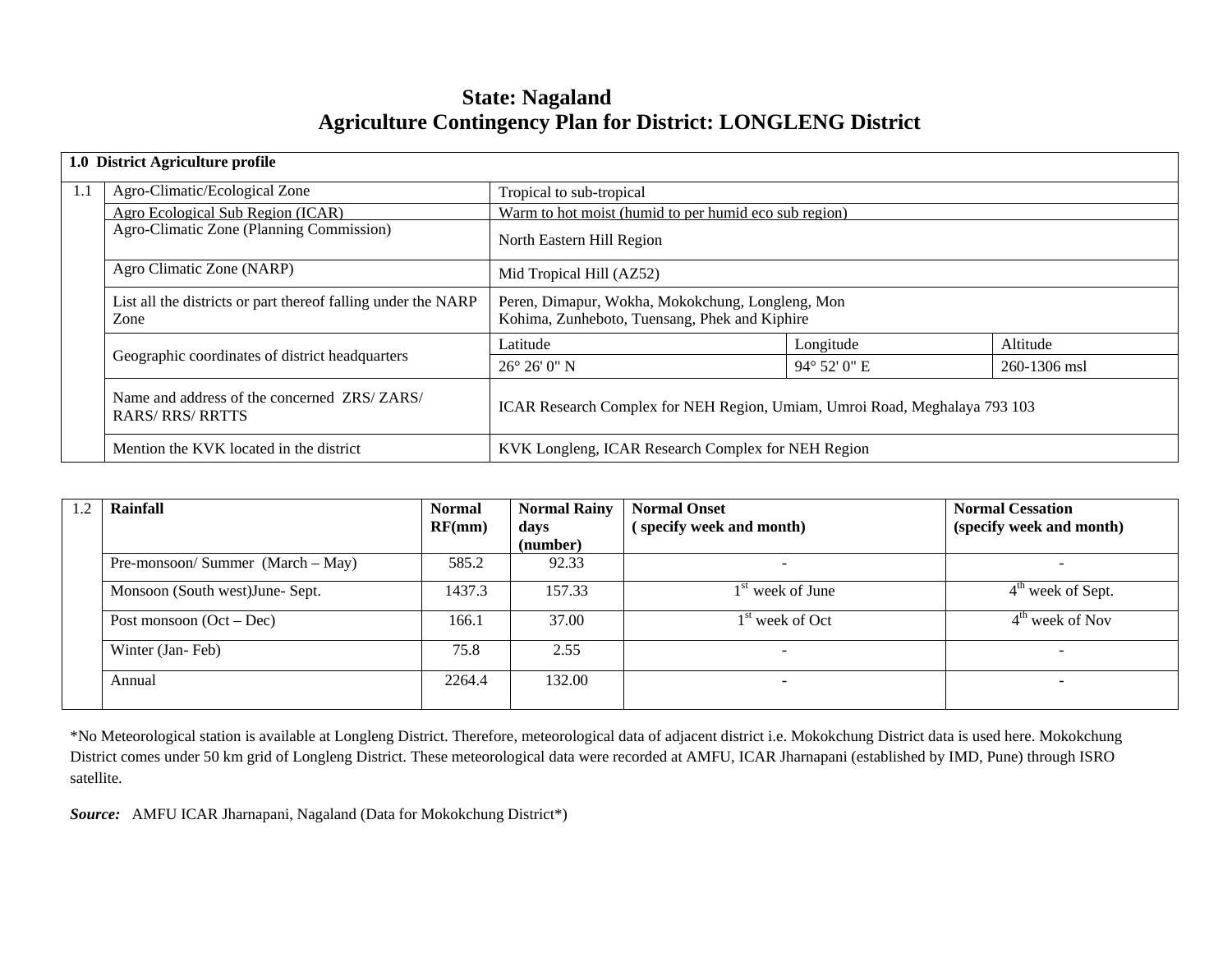| 1.3 | Land use         | Geographical     | Cultivable | Forest        | Land under        | Permanent | Cultivable  | Land   | Barren and   | Current | Other   | Land put or  |
|-----|------------------|------------------|------------|---------------|-------------------|-----------|-------------|--------|--------------|---------|---------|--------------|
|     | pattern of the   | area $('000 ha)$ | area ('000 | area          | non-              | Pastures  | wasteland   | under  | uncultivable | Fallows | fallows | non          |
|     | district (latest |                  | ha)        | $000^{\circ}$ | agricultural use  | ('000 ha) | $(000)$ ha) | Misc.  | land $(000)$ | ('000   | (000)   | agricultural |
|     | statistics)      |                  |            | ha)           | ( <b>'000 ha)</b> |           |             | tree   | ha)          | ha)     | ha)     | use          |
|     |                  |                  |            |               |                   |           |             | crops  |              |         |         |              |
|     |                  |                  |            |               |                   |           |             | and    |              |         |         |              |
|     |                  |                  |            |               |                   |           |             | groves |              |         |         |              |
|     |                  |                  |            |               |                   |           |             | (000)  |              |         |         |              |
|     |                  |                  |            |               |                   |           |             | ha)    |              |         |         |              |
|     | Area ('000 ha)   | 88.50            | 38.64      | 21.48         | 3.16              | -         | 2.19        | 9.41   | 1.56         | 4.89    | 7.29    |              |
|     |                  |                  |            |               |                   |           |             |        |              |         |         |              |

#### **Source: Statistical Handbook of Nagaland 2012**

#### **\*Source: NBSSLUP, Regional Centre, Jorhat, Assam**

| 1.4 | Major Soils (common names like red sandy loam deep soils (etc.,)* | Area $(900 \text{ ha})$ | Percent $(\% )$ of total                                                       |
|-----|-------------------------------------------------------------------|-------------------------|--------------------------------------------------------------------------------|
|     |                                                                   |                         | Sub-Tropical Hill: 60 %<br>Mild-tropical Hill: 30 %<br>Sub-tropical Plain:10 % |
|     | Others (specify):                                                 |                         |                                                                                |
|     | Fine - Clay Loam                                                  | 57.88                   | 65.40                                                                          |
|     | Sandy Clay Loam<br>Sandy Loam                                     | 22.39                   | 25.30                                                                          |
|     |                                                                   | 8.23                    | 9.30                                                                           |

| ⊥ ∙ັ | <b>Agricultural land use</b> | Area ('000 ha) | Cropping intensity % |
|------|------------------------------|----------------|----------------------|
|      | Net sown area                | 20.46          | 15.98%               |
|      | Area sown more than once     | ោ 10           |                      |
|      | Gross cropped area           | 25.65          |                      |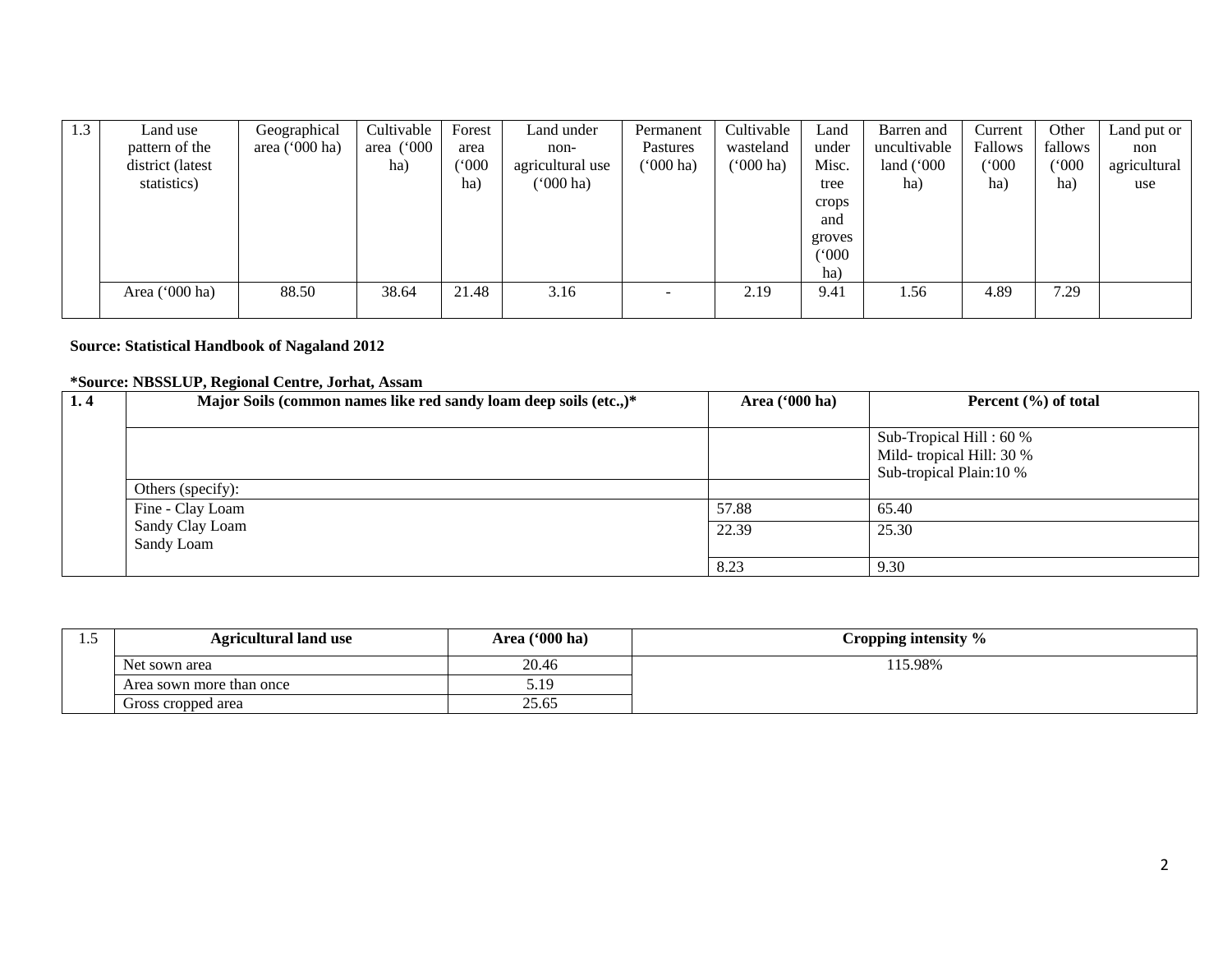| 1.6 | Irrigation                                                                                                                                                | Area ('000 ha)            |                          |                                                                                                   |  |  |  |  |  |
|-----|-----------------------------------------------------------------------------------------------------------------------------------------------------------|---------------------------|--------------------------|---------------------------------------------------------------------------------------------------|--|--|--|--|--|
|     | Net irrigated area                                                                                                                                        |                           |                          |                                                                                                   |  |  |  |  |  |
|     | Gross irrigated area                                                                                                                                      | $\sim$                    |                          |                                                                                                   |  |  |  |  |  |
|     | Rainfed area                                                                                                                                              | #                         |                          |                                                                                                   |  |  |  |  |  |
|     | Sources of Irrigation                                                                                                                                     | Number                    | Area ('000 ha)           | % of total irrigated area                                                                         |  |  |  |  |  |
|     | Canals**                                                                                                                                                  |                           | $\sim$                   | $\sim$                                                                                            |  |  |  |  |  |
|     | Tanks <sup>**</sup>                                                                                                                                       |                           | $\sim$                   |                                                                                                   |  |  |  |  |  |
|     | Open wells**                                                                                                                                              |                           | $\sim$                   | $\sim$                                                                                            |  |  |  |  |  |
|     | Bore wells**                                                                                                                                              | $\sim$                    | $\sim$                   | $\sim$                                                                                            |  |  |  |  |  |
|     | Lift irrigation schemes**                                                                                                                                 | $\overline{\phantom{a}}$  | $\blacksquare$           | $\sim$                                                                                            |  |  |  |  |  |
|     | Micro-irrigation**                                                                                                                                        | $\blacksquare$            | $\sim$                   | $\sim$                                                                                            |  |  |  |  |  |
|     | Other sources (please specify)**                                                                                                                          | $\overline{\phantom{a}}$  |                          |                                                                                                   |  |  |  |  |  |
|     | <b>Total Irrigated Area</b>                                                                                                                               | $\blacksquare$            |                          |                                                                                                   |  |  |  |  |  |
|     | Pump sets                                                                                                                                                 | $\blacksquare$            |                          |                                                                                                   |  |  |  |  |  |
|     | No. of Tractors                                                                                                                                           | $\sim$                    |                          |                                                                                                   |  |  |  |  |  |
|     | Groundwater availability and use* (Data source:<br>State/Central Ground water Department<br>/Board)****                                                   | No. of blocks/<br>Tehsils | $(\%)$ area              | Quality of water (specify the problem<br>such as high levels of arsenic, fluoride,<br>saline etc) |  |  |  |  |  |
|     | Over exploited                                                                                                                                            | <b>NIL</b>                | $\sim$                   | $\sim$                                                                                            |  |  |  |  |  |
|     | Critical                                                                                                                                                  | <b>NIL</b>                | $\blacksquare$           | $\overline{\phantom{a}}$                                                                          |  |  |  |  |  |
|     | Semi-critical                                                                                                                                             | <b>NIL</b>                | $\overline{\phantom{a}}$ | $\overline{\phantom{a}}$                                                                          |  |  |  |  |  |
|     | Safe                                                                                                                                                      |                           | $\overline{\phantom{a}}$ | $\blacksquare$                                                                                    |  |  |  |  |  |
|     | Wastewater availability and use                                                                                                                           | <b>NA</b>                 | $\overline{\phantom{a}}$ | $\overline{\phantom{a}}$                                                                          |  |  |  |  |  |
|     | Ground water quality                                                                                                                                      |                           |                          |                                                                                                   |  |  |  |  |  |
|     | *over-exploited: groundwater utilization > 100%; critical: 90-100%; semi-critical: 70-90%; safe: <70%<br># Filled area = Total crop area, All are rainfed |                           |                          |                                                                                                   |  |  |  |  |  |

*Source: Statistical handbook of Nagaland 2012*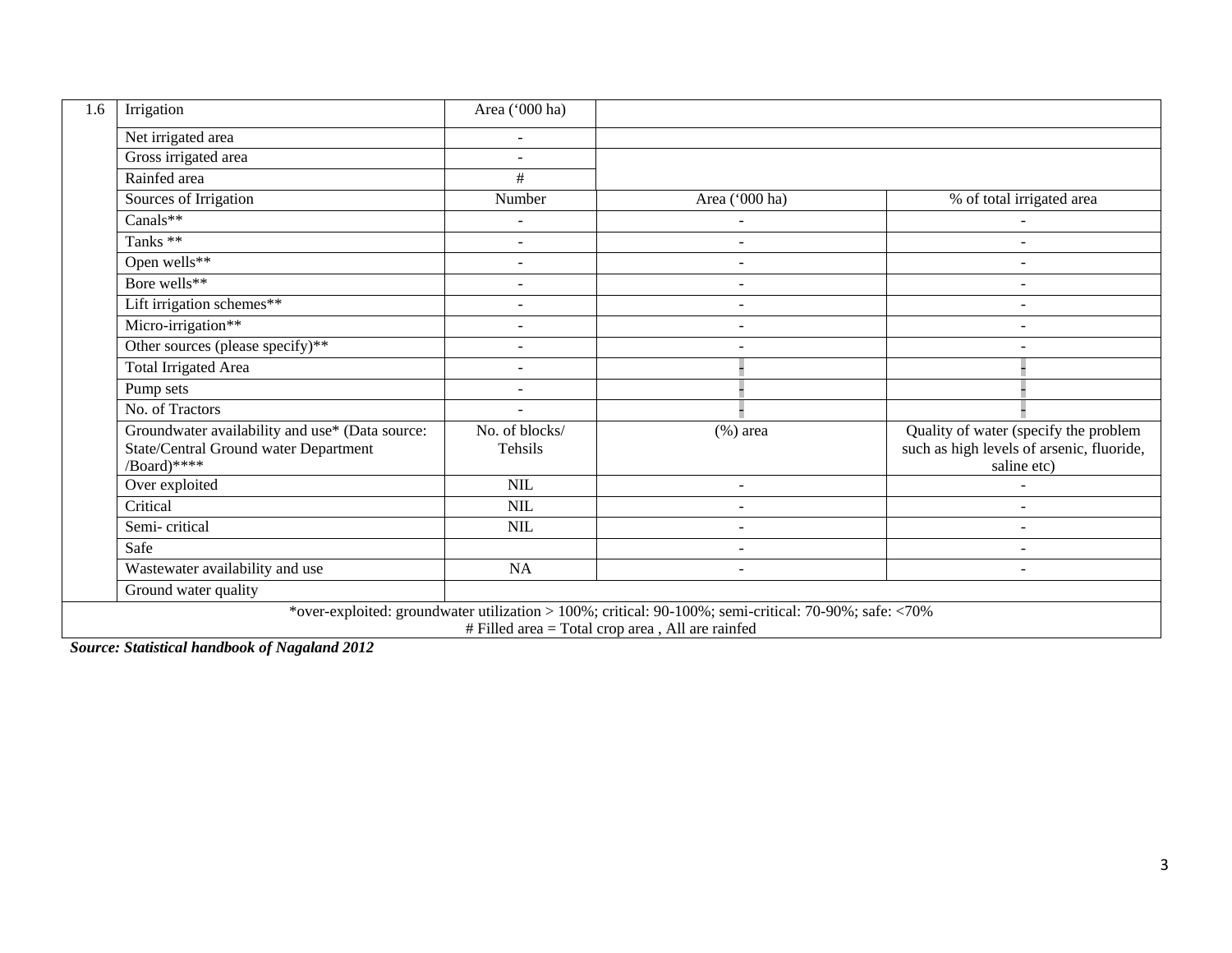| 1.7a             | Major field crops cultivated |                              |                |                          |                          |                          |                              |                          |       |
|------------------|------------------------------|------------------------------|----------------|--------------------------|--------------------------|--------------------------|------------------------------|--------------------------|-------|
|                  |                              |                              | <b>Kharif</b>  |                          | Rabi                     |                          |                              |                          | Grand |
|                  |                              | <b>Irrigated</b>             | <b>Rainfed</b> | <b>Total</b>             | <b>Irrigated</b>         | <b>Rainfed</b>           | <b>Total</b>                 | <b>Summer</b>            | total |
|                  | Jhum paddy                   | $\overline{\phantom{a}}$     | 6.11           | 6.11                     | $\overline{\phantom{a}}$ | ۰.                       | $\overline{\phantom{a}}$     | $\overline{\phantom{0}}$ | 6.11  |
| 2                | TRC/WRC Paddy                | $\qquad \qquad \blacksquare$ | 0.20           | 0.20                     | $\overline{\phantom{a}}$ |                          | $\qquad \qquad \blacksquare$ | $\sim$                   | 0.20  |
| $\mathcal{E}$    | Maize                        | $\overline{\phantom{a}}$     | 3.03           | 3.03                     | $\overline{\phantom{a}}$ | $\sim$                   | $\overline{\phantom{a}}$     | $\overline{\phantom{0}}$ | 3.03  |
|                  | Soybean                      | $\overline{\phantom{a}}$     | 1.05           | 1.05                     | $\sim$                   | $\sim$                   | $\sim$                       | $\overline{\phantom{0}}$ | 1.05  |
|                  | Rapeseed/mustard             | $\qquad \qquad \blacksquare$ | 1.00           | 1.0                      | $\sim$                   |                          | $\overline{\phantom{a}}$     | $\overline{\phantom{0}}$ | 1.0   |
| 1.7 <sub>b</sub> | Horticulture crops - Fruits  |                              |                |                          |                          |                          |                              |                          |       |
|                  |                              |                              | <b>Total</b>   |                          | <b>Irrigated</b>         |                          |                              | Rainfed ('000 ha)        |       |
|                  | Pineapple                    |                              | 0.30           |                          |                          |                          |                              | 0.30                     |       |
| ി                | Banana                       |                              | 0.32           |                          |                          | $\overline{\phantom{a}}$ |                              | 0.32                     |       |
|                  | Orange                       |                              | 0.25           |                          | $\overline{\phantom{0}}$ |                          |                              | 0.25                     |       |
|                  | Passion fruit                | 0.45                         |                | $\overline{\phantom{a}}$ |                          | 0.45                     |                              |                          |       |
|                  | Litchi                       |                              | 0.025          |                          | $\overline{\phantom{0}}$ |                          |                              | 0.025                    |       |

## **1.7 Area under major field crops & horticulture (as per latest figures) (Specify year 2011-12)**

Source: Statistical handbook of Nagaland 2012

| 1.7c | Horticulture crops – Vegetables     | Total area ('000 ha) | Irrigated area ('000 ha) | Rainfed area ('000 ha) |
|------|-------------------------------------|----------------------|--------------------------|------------------------|
|      | Chilli                              | 0.30                 |                          | 0.30                   |
|      | Colocasia                           | 0.10                 |                          | 0.10                   |
|      | Leafy vegetable                     | 0.35                 |                          | 0.35                   |
|      | Tapioca                             | 0.35                 |                          | 0.35                   |
|      | Chow chow                           | 0.15                 |                          | 0.15                   |
|      | Pumpkin                             | 0.15                 |                          | 0.15                   |
|      | Ginger                              | 0.20                 |                          | 0.20                   |
| 1.7d | <b>Medicinal and Aromatic crops</b> | Total area ('000 ha) | Irrigated area ('000 ha) | Rainfed area ('000 ha) |
|      | Medicinal and Aromatic crops        |                      |                          |                        |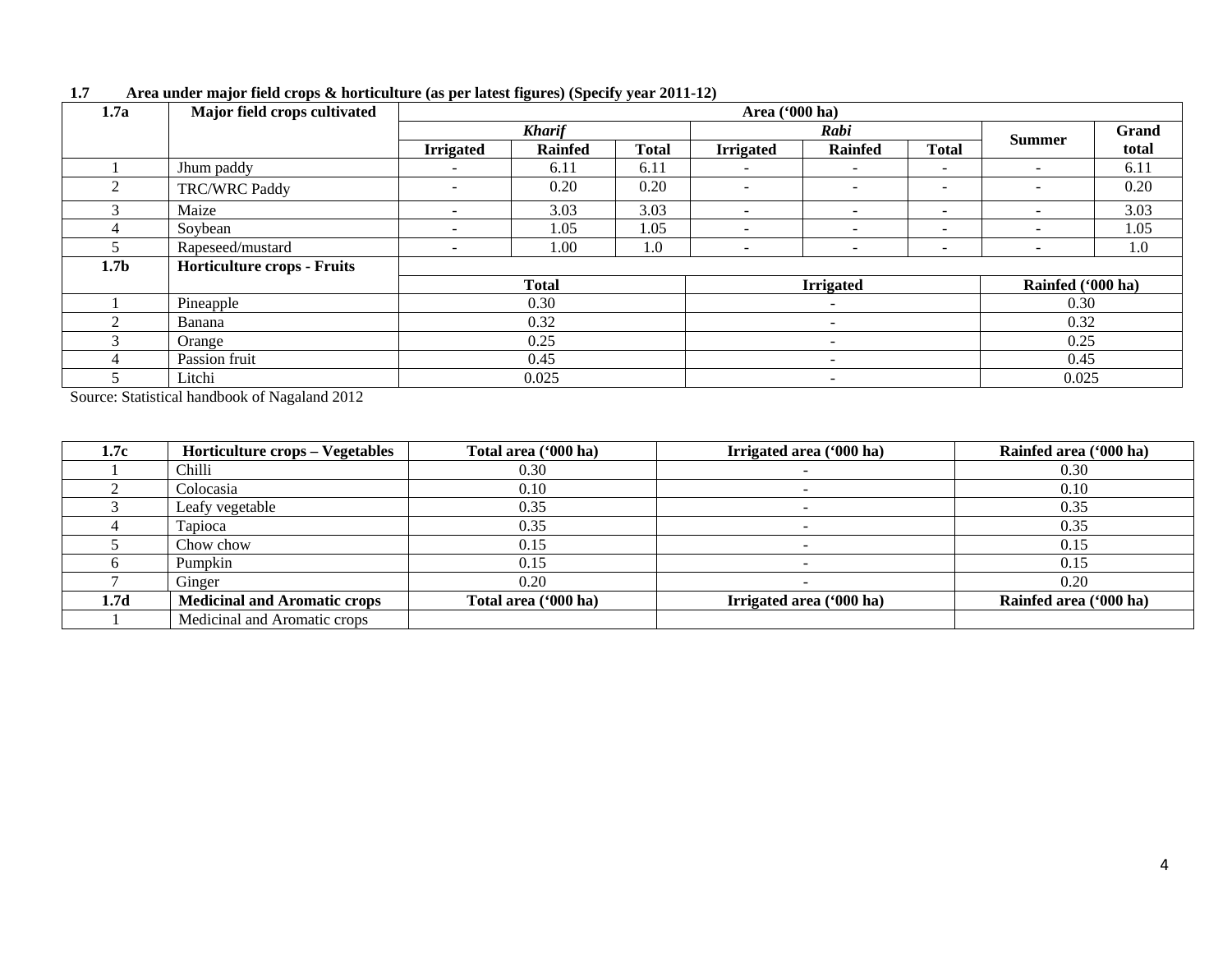| 1.7e      | <b>Plantation crops</b>             | Total area ('000 ha) | Irrigated area ('000 ha) | Rainfed area ('000 ha) |
|-----------|-------------------------------------|----------------------|--------------------------|------------------------|
|           | Large Cardamom                      | 0.05                 |                          | 0.05                   |
|           | Arecanut                            | 0.01                 |                          | 0.01                   |
|           | Betel vine                          | 0.33                 |                          | 0.33                   |
| Others    | Eg., industrial pulpwood crops etc. |                      |                          |                        |
| (Specify) |                                     |                      |                          |                        |
| 1.7f      | <b>Fodder crops</b>                 | Total area ('000 ha) | Irrigated area ('000 ha) | Rainfed area ('000 ha) |
| 1.7g      | <b>Grazing land</b>                 |                      |                          |                        |
| 1.7h      | Sericulture etc                     |                      |                          |                        |

**Source: Statistical Handbook of Nagaland 2012**

| 1.8 | Livestock (in number)             | <b>Male</b> ('000)       | Female ('000)             | <b>Total ('000)</b> |
|-----|-----------------------------------|--------------------------|---------------------------|---------------------|
|     | Non descriptive Cattle (local low | 0.98                     | 2.99                      | 3.97                |
|     | yielding)                         |                          |                           |                     |
|     | Crossbred cattle                  | 1.73                     | 2.49                      | 4.22                |
|     | Non descriptive Buffaloes (local  | 0.006                    | 0.008                     | 0.014               |
|     | low yielding)                     |                          |                           |                     |
|     | <b>Graded Buffaloes</b>           | $\overline{\phantom{0}}$ | $\overline{\phantom{0}}$  |                     |
|     | Goat                              | 0.33                     | 0.98                      | 1.31                |
|     | Sheep                             | 0.007                    | 0.018                     | 0.025               |
|     | Others (Camel, Pig, Yak etc.)     |                          |                           |                     |
|     | $(i)$ Pig                         | 7.54                     | 8.49                      | 16.03               |
|     | (ii) Mithun                       | 0.78                     | 0.85                      | 1.63                |
|     | Commercial dairy farms (Number)   |                          |                           |                     |
| 1.9 | <b>Poultry</b>                    | No. of farms             | Total No. of birds ('000) | 1.9                 |
|     | Commercial                        | $\overline{\phantom{0}}$ | ۰                         |                     |
|     | Backyard                          | $\overline{\phantom{0}}$ | 56.86                     |                     |

**Source: Livestock Census 2007, Department of Veterinary Sciences, Govt. of Nagaland,**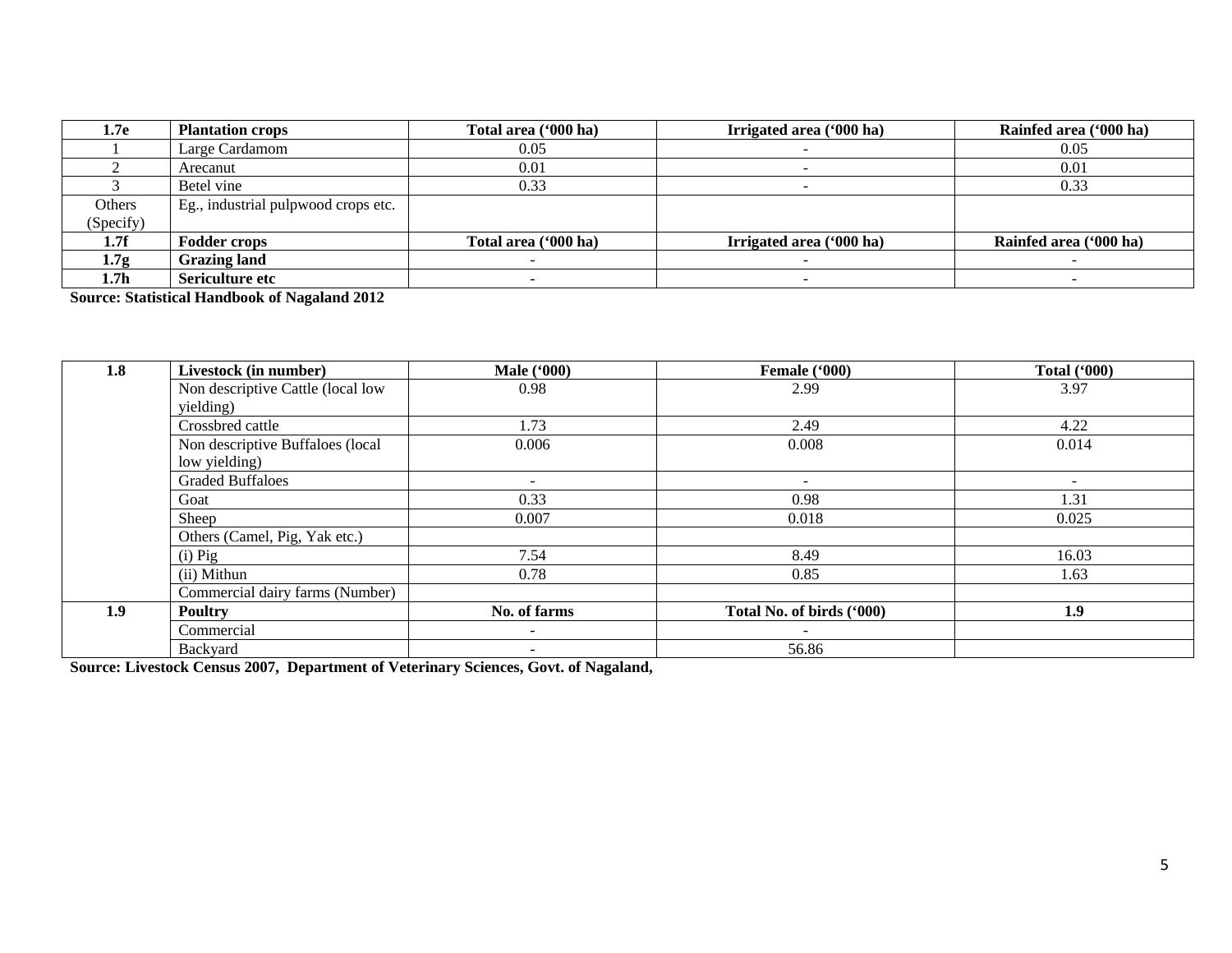| 1.10 |                                         |                        |                | <b>Fisheries (Data source: Chief Planning Officer of district)</b> |                    |                       |                                |
|------|-----------------------------------------|------------------------|----------------|--------------------------------------------------------------------|--------------------|-----------------------|--------------------------------|
|      |                                         |                        |                | A. Capture                                                         |                    |                       |                                |
|      | i) Marine (Data Source:                 | No. of fishermen       |                | <b>Boats</b>                                                       |                    | <b>Nets</b>           | Storage facilities (Ice plants |
|      | <b>Fisheries Department)</b>            |                        | Mechanized     | Non-mechanized                                                     | Storage facilities | Non-mechanized        | etc.)                          |
|      |                                         |                        |                |                                                                    | (Ice plants etc.)  | (Shore Seines, Stake) |                                |
|      |                                         |                        |                |                                                                    |                    | $&$ trap nets)        |                                |
|      |                                         |                        | Not applicable |                                                                    |                    |                       |                                |
|      |                                         | No. Farmer owned ponds |                | No. of Reservoirs                                                  |                    | No. of village tanks  | No of ponds& tanks             |
|      | ii) Inland (Data Source:                | 51                     |                |                                                                    |                    |                       | 710                            |
|      | <b>Fisheries Department)</b>            |                        |                |                                                                    |                    |                       | New fishery Pond:6             |
|      |                                         |                        |                | <b>B.</b> Culture                                                  |                    |                       |                                |
|      |                                         |                        |                | Water Spread Area (ha)                                             |                    | Yield (t/ha)          | Production ('000 tons)         |
|      | i) Brackish water (Data Source:         |                        |                |                                                                    |                    |                       |                                |
|      | MPEDA/Fisheries Department)             |                        |                |                                                                    |                    |                       |                                |
|      | ii) Fresh water (Data Source: Fisheries |                        |                | 54.30                                                              |                    | 1.952                 | 106.00                         |
|      | Department)                             |                        |                |                                                                    |                    |                       |                                |
|      | Others                                  |                        |                | $\overline{\phantom{0}}$                                           |                    |                       |                                |

**Source: Fisheries Census 2011, Department of Fisheries , Government of Nagaland,** 

## 1.11 **Production and Productivity of major crops (Average of last 5 years: 2008-11)**

| 1.11                                                              | Name of crop                                                              |                               | <b>Kharif</b>            | Rabi<br><b>Summer</b>        |                          |                               | <b>Total</b>                   | Crop                          |                                |                                                  |
|-------------------------------------------------------------------|---------------------------------------------------------------------------|-------------------------------|--------------------------|------------------------------|--------------------------|-------------------------------|--------------------------------|-------------------------------|--------------------------------|--------------------------------------------------|
|                                                                   |                                                                           | <b>Production</b><br>('000 t) | Productivity<br>(kg/ha)  | <b>Production</b><br>(000 t) | Productivity<br>(kg/ha)  | <b>Production</b><br>('000 t) | <b>Productivity</b><br>(kg/ha) | <b>Production</b><br>('000 t) | <b>Productivity</b><br>(kg/ha) | residue<br><b>as</b><br>fodder<br>(900)<br>tons) |
| Major Field crops (Crops to be identified based on total acreage) |                                                                           |                               |                          |                              |                          |                               |                                |                               |                                |                                                  |
| $Crop-1$                                                          | Jhum paddy                                                                | 10.20                         | 1663.0                   |                              |                          |                               |                                | 10.20                         | 1663.0                         |                                                  |
| $Crop -2$                                                         | <b>TRC/WRC Paddy</b>                                                      | 4.40                          | 2226.8                   | $\overline{\phantom{a}}$     | $\overline{\phantom{a}}$ | -                             |                                | 4.40                          | 2226.8                         |                                                  |
| $Crop -3$                                                         | Maize                                                                     | 56.25                         | 1889.0                   | $\overline{\phantom{a}}$     | $\overline{\phantom{a}}$ | -                             |                                | 56.25                         | 1889.0                         |                                                  |
| $Crop -4$                                                         | Soybean                                                                   | 1.34                          | 1260.8                   | $\overline{\phantom{a}}$     | $\overline{\phantom{a}}$ | ۰                             |                                | 1.34                          | 1260.8                         |                                                  |
| $Crop - 5$                                                        | Rapeseed/mustard                                                          | 1.710                         | 826.10                   | $\overline{\phantom{0}}$     | $\overline{\phantom{a}}$ |                               |                                | 1.71                          | 826.10                         | $\overline{\phantom{0}}$                         |
| Others                                                            |                                                                           | $\overline{\phantom{a}}$      | -                        | $\overline{\phantom{a}}$     | $\overline{\phantom{a}}$ | ۰                             |                                | $\overline{\phantom{a}}$      | $\overline{\phantom{a}}$       |                                                  |
|                                                                   | Major Horticultural crops (Crops to be identified based on total acreage) |                               |                          |                              |                          |                               |                                |                               |                                |                                                  |
| $Crop-1$                                                          | Pineapple                                                                 | 3.29                          | 10980                    | $\overline{\phantom{a}}$     | $\overline{\phantom{a}}$ | ۰                             |                                | 3.29                          | 10980                          | $\overline{\phantom{m}}$                         |
| $Crop -2$                                                         | Banana                                                                    | $\overline{\phantom{a}}$      | $\overline{\phantom{a}}$ | 3.30                         | 10313                    | ۰                             |                                | 3.30                          | 10313                          |                                                  |
| $Crop -3$                                                         | Orange                                                                    | $\overline{\phantom{a}}$      |                          | 0.25                         | 12000                    | -                             |                                | 0.25                          | 12000                          |                                                  |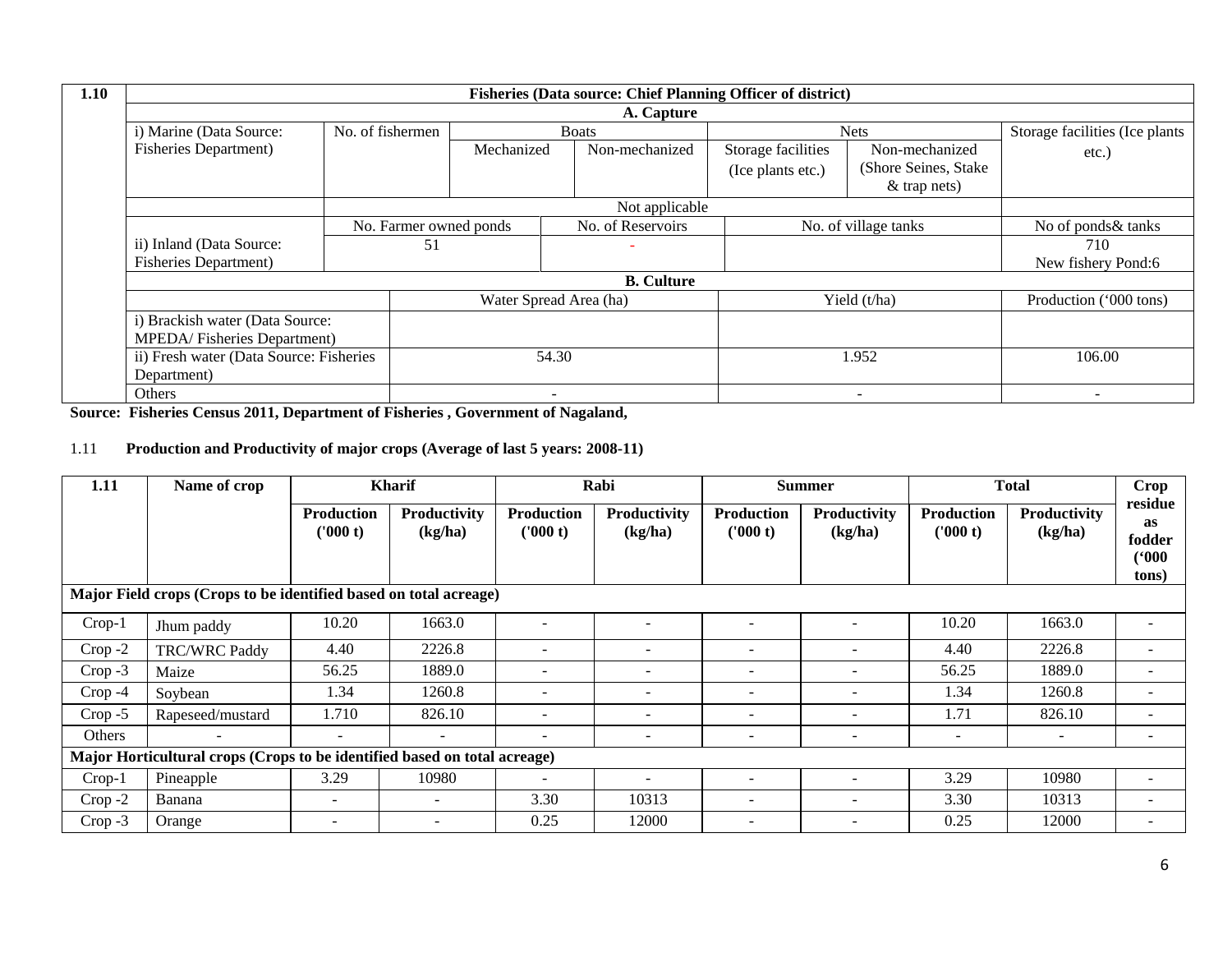|            | <b>Major Vegetable crops</b> |        |       |        |                          |               |                          |               |                          |
|------------|------------------------------|--------|-------|--------|--------------------------|---------------|--------------------------|---------------|--------------------------|
| $Crop -1$  | Leafy vegetables             | -      |       | 0.60   | 1714                     | $- -$         | 0.60                     | 1714          |                          |
| Crop 2     | Tapioca                      | 2.00   | 5714  | $\sim$ | $\overline{\phantom{0}}$ | $--$          | 2.00                     | 5714          | <b>COL</b>               |
| $Crop -3$  | Chilli                       | $\sim$ |       | 2.0    | 6667                     | $- -$         | 2.0                      | 6667          | $\overline{\phantom{0}}$ |
| $Crop -4$  | Colocasia                    | 2.0    | 13000 |        |                          | $- -$         | 2.0                      | 13000         |                          |
| $Crop - 5$ | Fomato                       |        |       | 0.20   | 5000                     | $- -$         | 0.20                     | 5000          |                          |
| Crop-6     | Cabbage                      |        |       | 0.50   | 10000                    | $\sim$ $\sim$ | $\overline{\phantom{a}}$ | $\sim$ $\sim$ |                          |

**Source: Statistical handbook of Nagaland 2012**

| 1.12 | Sowing window for 5 major<br>field crops<br>(start and end of normal<br>sowing period) | $\bf{Crop 1:}$<br>Jhum paddy | Crop 2:<br><b>TRC/WRC Paddy</b> | Crop 3:<br><b>Maize</b> | $\bf{Crop 4:}$<br>Soybean | Crop 5:<br>Rapeseed/<br>mustard | Crop 6<br>Cabbage/<br><b>Tomato</b> |
|------|----------------------------------------------------------------------------------------|------------------------------|---------------------------------|-------------------------|---------------------------|---------------------------------|-------------------------------------|
|      | Pre-kharif-Rainfed                                                                     | Feb-March                    |                                 | March-April             | July-Aug.                 |                                 |                                     |
|      | Kharif-Rainfed                                                                         |                              | May-June                        |                         |                           |                                 |                                     |
|      | Kharif-Irrigated                                                                       |                              |                                 |                         |                           |                                 |                                     |
|      | Rabi-Rainfed                                                                           |                              |                                 | Oct.- Nov.              |                           | Oct-Nov.                        | Oct-Nov                             |
|      | Rabi-Irrigated                                                                         |                              |                                 |                         |                           |                                 |                                     |

| 1.13 | What is the major contingency the district is prone to? (Tick mark) | Regular | Occasional | None      |
|------|---------------------------------------------------------------------|---------|------------|-----------|
|      | Drought                                                             |         |            |           |
|      | Flood                                                               |         |            |           |
|      | Cyclone                                                             |         |            |           |
|      | Hail storm                                                          |         |            |           |
|      | Heat wave                                                           |         |            | <b>NA</b> |
|      | Cold wave                                                           |         |            |           |
|      | Frost                                                               |         |            |           |
|      | Sea water intrusion                                                 |         |            | <b>NA</b> |
|      | Pests and disease outbreak (specify)                                |         |            |           |

#### 6 out of 10 years =  $Regular$

| Include Digital maps of the | Location map of district within State as Annexure I | Enclosed: Yes |
|-----------------------------|-----------------------------------------------------|---------------|
| district for                |                                                     |               |
|                             | Mean annual rainfall as Annexure 2                  | Enclosed: Yes |
|                             | Soil map as Annexure 3                              | Enclosed: Yes |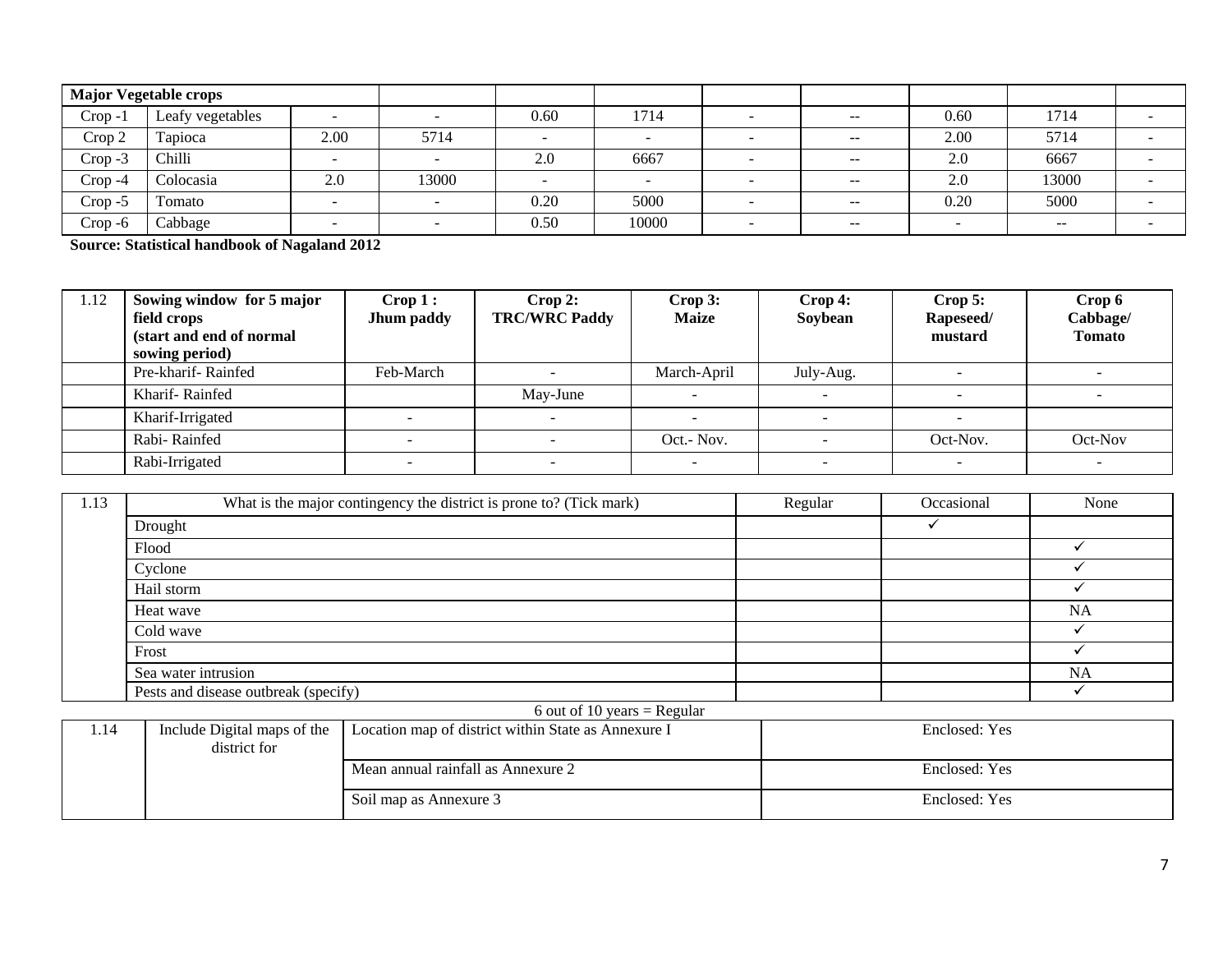

Annexure I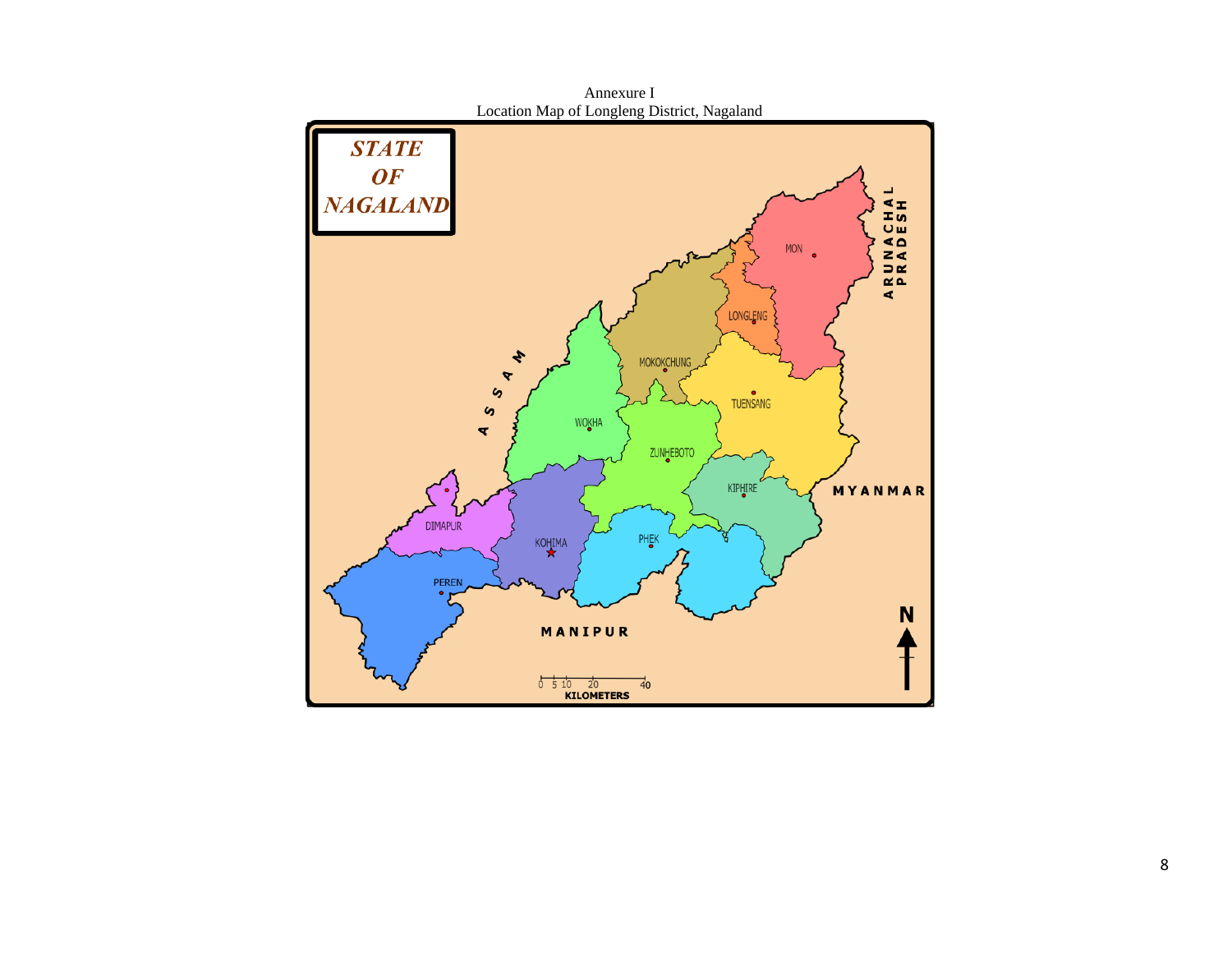Annexure 2 **Yearly rainfall variation of adjustcent District i.e Mokokchung District**

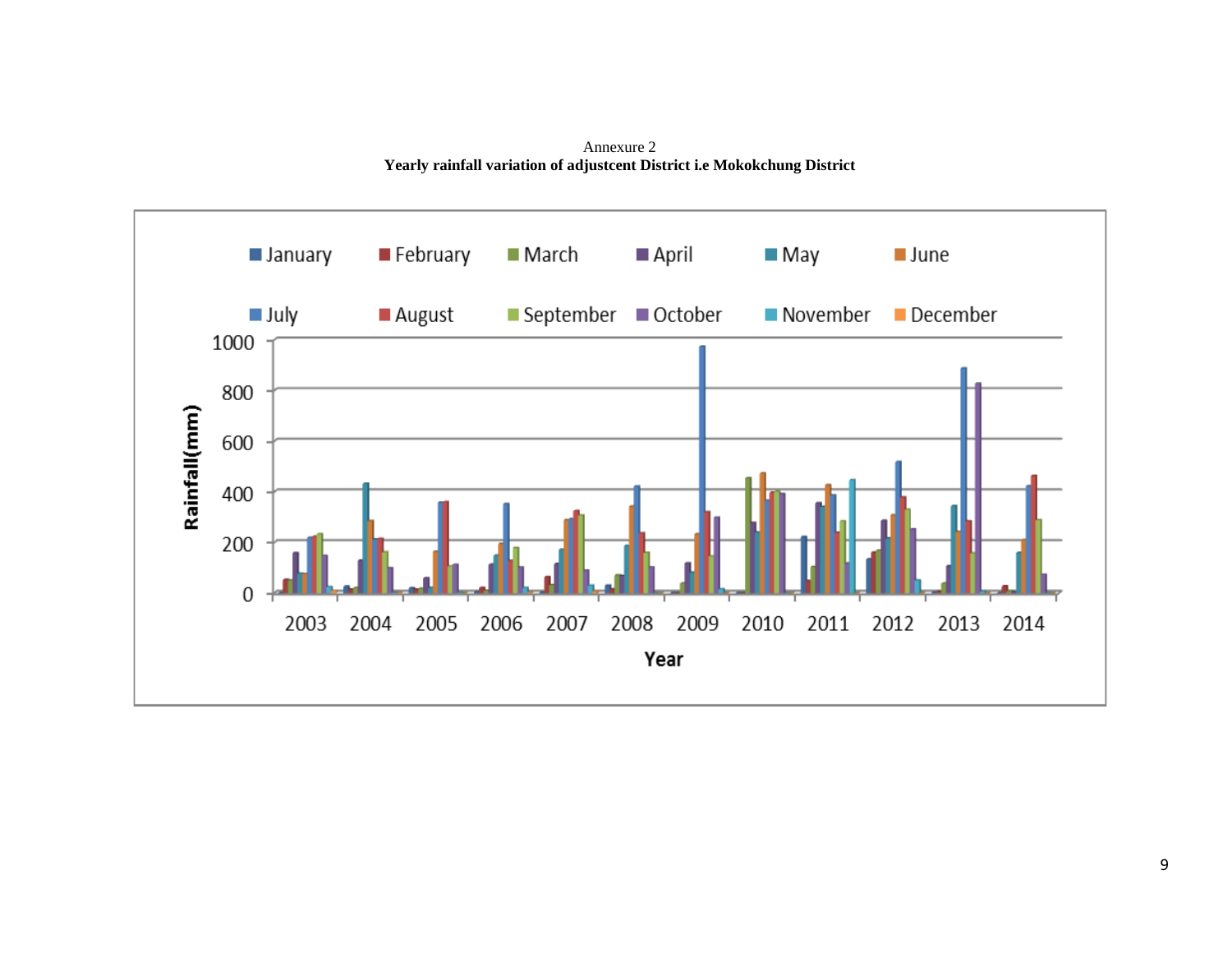#### **Annexure – 3: Soil Map of Nagaland Source: NBSSLUP, Regional Centre, Jorhat, Assam**

| NAGALAND<br>PARTICLE SIZE<br>m. | <b>NASALANAD</b><br>SOIL DEPTH<br>eni jäselt in eti<br><mark>15</mark> Stalius (16 - 16)<br>15 Stalius esperanti (16<br>15 Stalius 17 - 16)<br>15 Stalius 17 - 16)<br>the burden | Negaland<br>SOIL (SUBGROUPS)<br><b>Typic Paleuda</b><br>Tuoris Hagisabutt<br><b>Type Palmatuk</b><br><b>Saventin Members</b><br>district bour | NAGALAND<br><b>EROSION</b><br>Mysteries<br><b>Severa</b> | <b>NAGALAND</b><br><b>SURFACE FORE</b><br><b>EE</b><br>. state tenant |
|---------------------------------|----------------------------------------------------------------------------------------------------------------------------------------------------------------------------------|-----------------------------------------------------------------------------------------------------------------------------------------------|----------------------------------------------------------|-----------------------------------------------------------------------|
| Particle size map of Nagaland   | Soil depth map of Nagaland                                                                                                                                                       | Soil sub groups of Nagaland                                                                                                                   | <b>Soil erosion of Nagaland</b>                          | Surface maps of<br><b>Nagaland</b>                                    |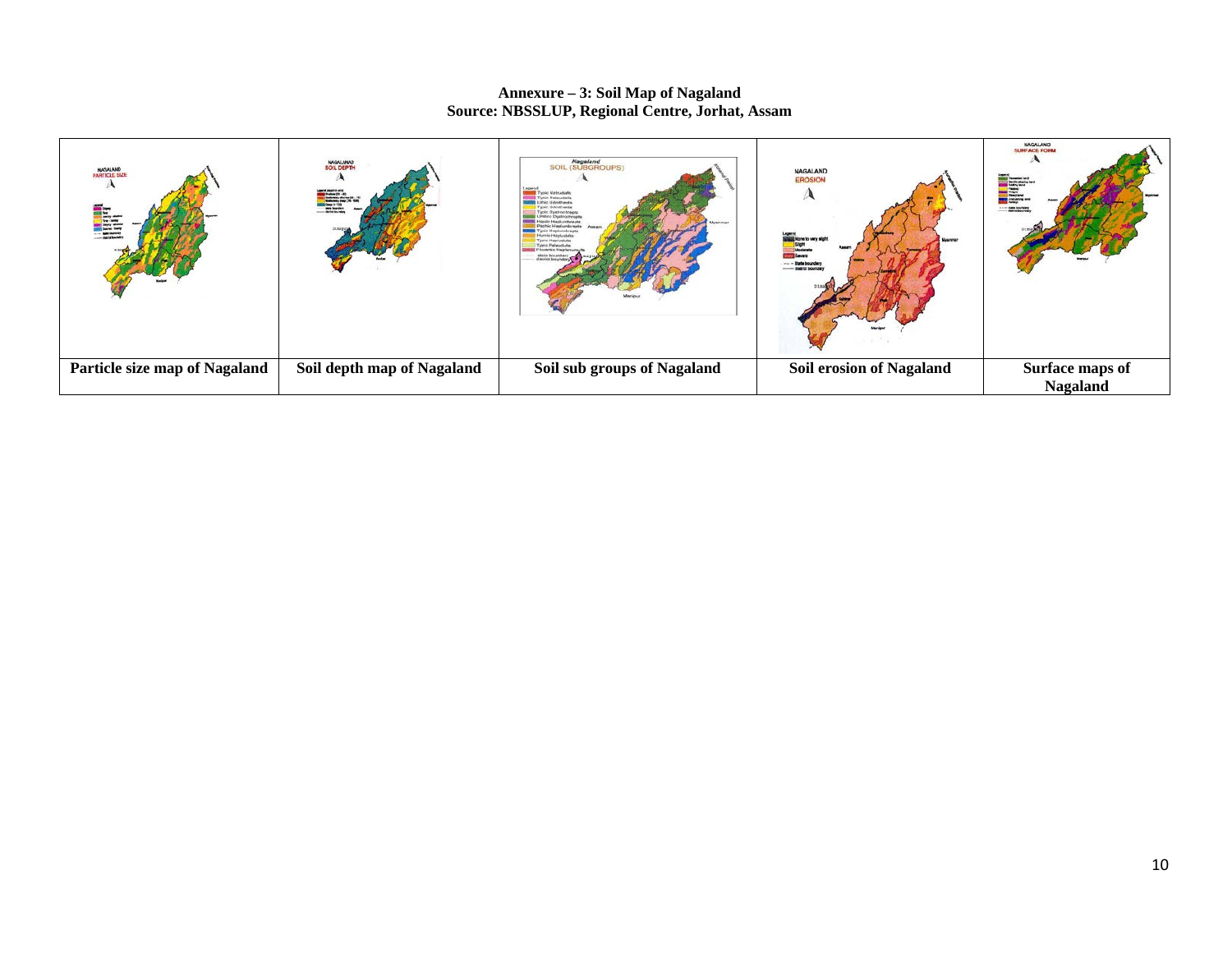## **2.0 Strategies for weather related contingencies**

| <b>Conditions</b>    |                       |                        | <b>Suggested Contingency measures</b> |                                        |                     |  |
|----------------------|-----------------------|------------------------|---------------------------------------|----------------------------------------|---------------------|--|
| <b>Early season</b>  | <b>Major Farming</b>  | Normal Crop/           | Change in crop / cropping             | <b>Agronomic measures</b>              | <b>Remarks</b> on   |  |
| drought              | situation             | <b>Cropping system</b> | system including variety              |                                        | Implementation      |  |
| (delayed onset)      |                       |                        |                                       |                                        |                     |  |
|                      | Moderately sloping    | Pre-kharif maize       | Sort duration Var. / RCM-76,          | Sowing in ridge and furrow / Mulching  | Line dept. schemes/ |  |
| Delay by 2           | on side slopes of     |                        | DA 61-A.                              |                                        | <b>RKVY</b>         |  |
| weeks                | hills with deep, fine | Cucurbits              | Okra/Cowpea etc.                      |                                        |                     |  |
| $(2nd$ to $3rd$ week | loamy soils           |                        | Okra-A. Anamika, Prabhani             |                                        |                     |  |
| of April)            |                       |                        | Kranti, Long yard beans               |                                        |                     |  |
|                      |                       | Colocasia              | No change                             | Sowing in ridge and furrow / Mulching  |                     |  |
|                      |                       |                        |                                       |                                        |                     |  |
|                      |                       | Chilli                 | No change                             | Sowing in ridge and furrow / Mulching  |                     |  |
|                      | Gently sloping,       | Maize                  | RCM-76,75, DA-61-A                    | Sowing in ridge and furrow / Mulching. |                     |  |
|                      | side slopes of hills  |                        | Short duration Var. / RCM-76,         |                                        |                     |  |
|                      | with moderately       |                        | DA 61-A.                              |                                        |                     |  |
|                      | shallow fine soils    | Ginger                 | Nadia                                 | Sowing in ridge and furrow / Mulching  |                     |  |
|                      | Steeply sloping hills | Jhum paddy             | RCPL 1-412, RCPL 1-300                |                                        |                     |  |
|                      | with deep, fine       |                        | Short duration vars. like             |                                        |                     |  |
|                      | soils                 |                        | Bhalum-3,4 and SARS-1, 2              |                                        |                     |  |
|                      |                       | Maize                  | RCM-76,75, DA-61-A                    | Sowing in ridge and furrow / Mulching  |                     |  |
|                      |                       |                        | Short duration Var. / RCM-76,         |                                        |                     |  |
|                      |                       |                        | DA 61-A.                              |                                        |                     |  |
|                      |                       | Ginger                 | Nadia                                 | Sowing in ridge and furrow / Mulching  |                     |  |
|                      | Moderately to         | Jhum paddy             | RCPL 1-412, RCPL 1-300                |                                        |                     |  |
|                      | gentle sloping hills  |                        | Short duration vars. like             |                                        |                     |  |
|                      | slopes with deep      |                        | Bhalum-3,4 and SARS-1, 2              |                                        |                     |  |
|                      | loamy skeletal to     | Maize                  | RCM-76,75 and DA-61-A                 | Sowing in ridge and furrow / Mulching  |                     |  |
|                      | fine loamy soils      |                        | Short duration Var. / RCM-76,         |                                        |                     |  |
|                      |                       |                        | DA 61-A.                              |                                        |                     |  |
|                      |                       | Ginger                 | Nadia                                 | Sowing in ridge and furrow / Mulching  |                     |  |

**2.1 Drought – Pre- monsoon (Last week of March to First week of April) Normal**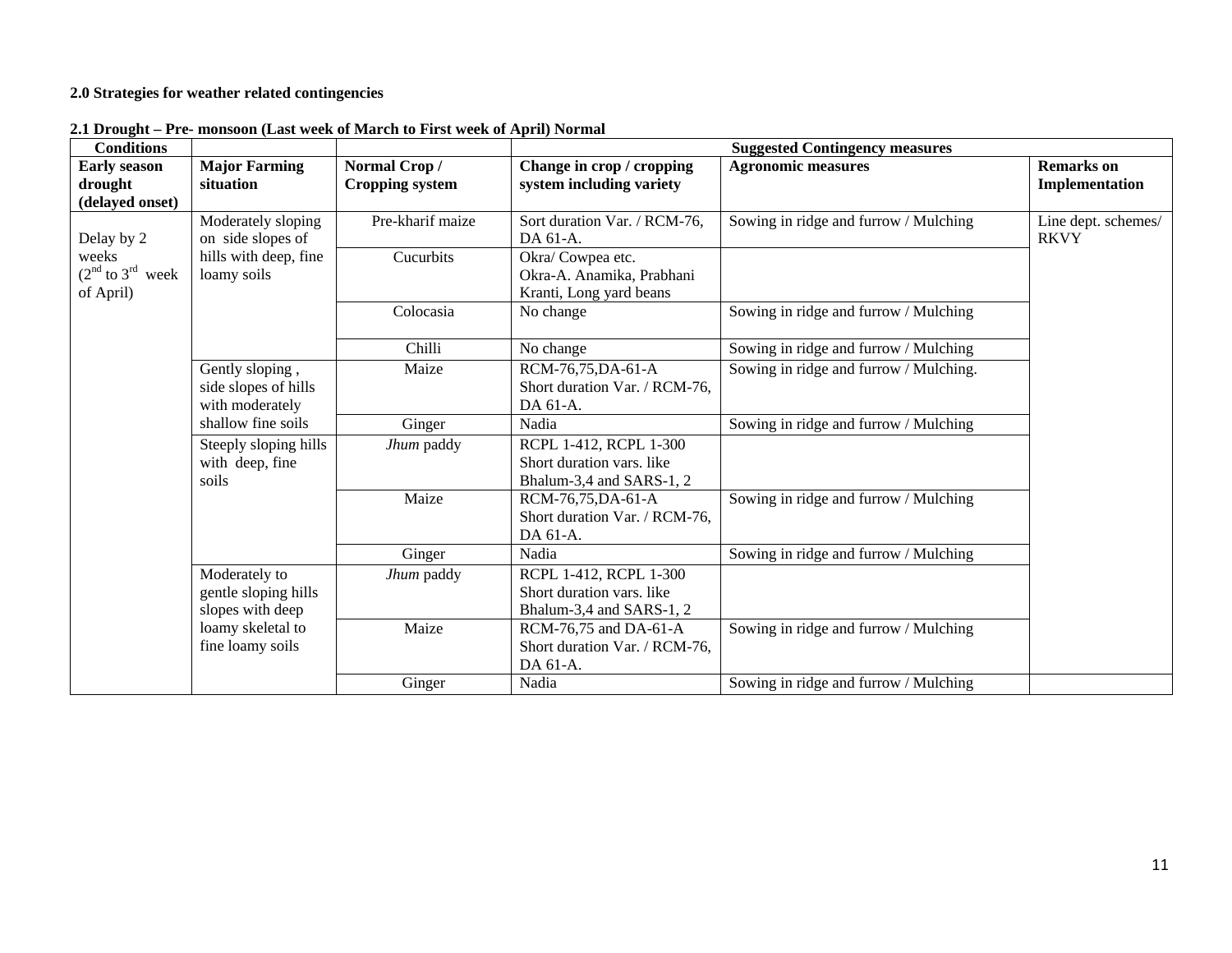| <b>Condition</b>                                     |                                                                              |                                      | <b>Suggested Contingency measures</b>                              |                           |                                         |
|------------------------------------------------------|------------------------------------------------------------------------------|--------------------------------------|--------------------------------------------------------------------|---------------------------|-----------------------------------------|
| <b>Early season</b><br>drought<br>(delayed<br>onset) | <b>Major Farming situation</b>                                               | <b>Normal Crop / Cropping system</b> | Change in crop / cropping<br>system including variety              | <b>Agronomic measures</b> | <b>Remarks</b> on<br>Implementati<br>on |
| Delay by 2<br>weeks<br>June $3rd$ week               | Moderately sloping on<br>side slopes of hills with<br>deep, fine loamy soils | Kharif maize                         | RCM-76, DA 61 A<br>Intercrop with<br>Legumes, (Groundnut, Soybean) |                           |                                         |
|                                                      |                                                                              | Terrace rice cultivation             | Short duration variety RCM-9                                       | SRI & ICM                 |                                         |
|                                                      |                                                                              | Cucurbits                            | No change                                                          | Mulching                  |                                         |
|                                                      | Gently sloping, side<br>slopes of hills with<br>moderately shallow fine      | Kharif maize                         | RCM-76, DA 61 A<br>Intercrop with Legumes<br>(Groundnut, Soybean)  |                           |                                         |
|                                                      | soils                                                                        | Cucurbits                            | No change                                                          | Mulching                  |                                         |
|                                                      |                                                                              | Terrace rice cultivation             | Short duration variety RCM-9                                       | SRI & ICM                 |                                         |
|                                                      | Steeply sloping, hills with                                                  | Terrace rice cultivation             | Short duration variety RCM-9                                       | SRI & ICM                 |                                         |
|                                                      | deep fine soils                                                              | Kharif maize                         | RCM-76, DA 61 A<br>Intercrop with Legumes<br>(Groundnut, Soybean)  |                           |                                         |
|                                                      |                                                                              | Cucurbits                            | No change                                                          | Mulching                  |                                         |
|                                                      | Moderately to gentle<br>sloping hills slopes with<br>deep loamy skeletal to  | Kharif maize                         | RCM-76, DA 61 A<br>Intercrop with Legumes<br>(Groundnut, Soybean)  |                           |                                         |
|                                                      | fine loamy soils                                                             | Terrace rice cultivation             | Short duration variety RCM-9                                       | SRI & ICM                 |                                         |
|                                                      |                                                                              | Cucurbits                            | No change                                                          | Mulching                  |                                         |

## **2.1.2 Rainfed situation – South west monsoon - normal (1st week of June)**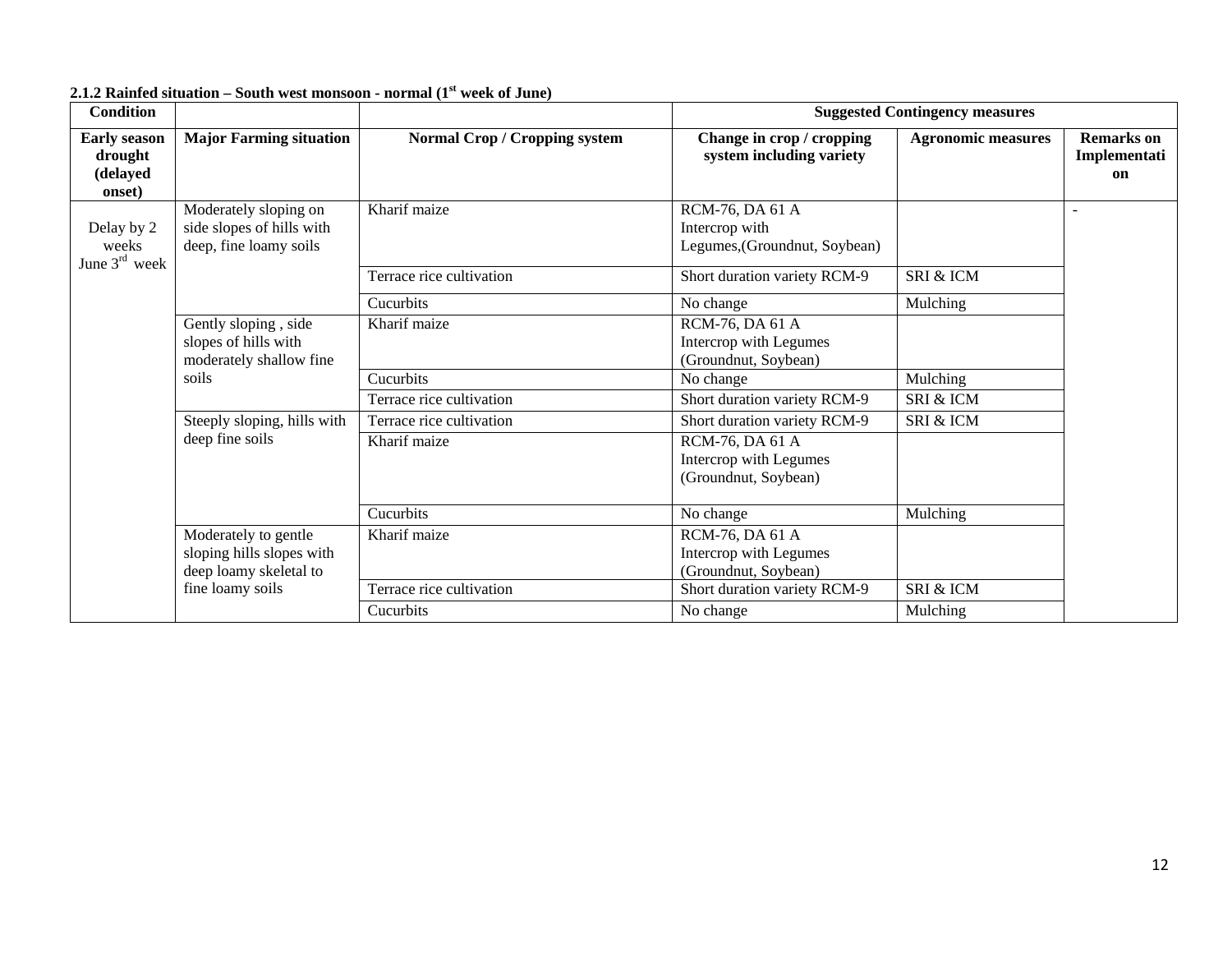## **2.1.3 Rainfed Situation –South West Monsoon – Normal (1st Week of June)**

| <b>Condition</b>                                  |                                                                                              |                                      | <b>Suggested Contingency measures</b>                         |                           |                                         |
|---------------------------------------------------|----------------------------------------------------------------------------------------------|--------------------------------------|---------------------------------------------------------------|---------------------------|-----------------------------------------|
| <b>Early season</b><br>drought (delayed<br>onset) | <b>Major Farming situation</b>                                                               | <b>Normal Crop / Cropping system</b> | Change in crop /<br>cropping system<br>including variety      | <b>Agronomic measures</b> | <b>Remarks</b> on<br>Implementati<br>on |
| Delay by 4 weeks<br>July $1st$ week               | Moderately sloping on side<br>slopes of hills with deep, fine<br>loamy soils                 | Terrace rice cultivation paddy       | Soybean, groundnut<br>followed by toria<br>RCM-9, RCM-11      | $\sim$                    |                                         |
|                                                   |                                                                                              | Soybean                              | Soybean, groundnut<br>followed by toria                       | Mulching                  |                                         |
|                                                   | Gently sloping, side slopes of<br>hills with moderately shallow<br>fine soils                | Terrace rice cultivation paddy       | Soybean, groundnut<br>followed by toria<br>RCM-9, RCM-11      |                           |                                         |
|                                                   |                                                                                              | Soybean                              | Soybean, groundnut<br>followed by toria                       | Mulching                  |                                         |
|                                                   | Steeply sloping, hills with deep<br>fine soils                                               | Terrace rice cultivation paddy       | Soybean, groundnut<br>followed by toria<br>RCM-9, RCM-11      | $\overline{\phantom{a}}$  |                                         |
|                                                   |                                                                                              | Soybean                              | Soybean, groundnut<br>followed by toria                       | Mulching                  |                                         |
|                                                   | Moderately to gentle sloping<br>hills slopes with deep loamy<br>skeletal to fine loamy soils | Terrace rice cultivation paddy       | Soybean, groundnut<br>followed by toria<br>$RCM-9$ , $RCM-11$ | $\sim$                    |                                         |
|                                                   |                                                                                              | Soybean                              | Soybean, groundnut<br>followed by toria                       | Mulching                  |                                         |

• **6-8 weeks delay of South west monsoon is not applicable in the district.**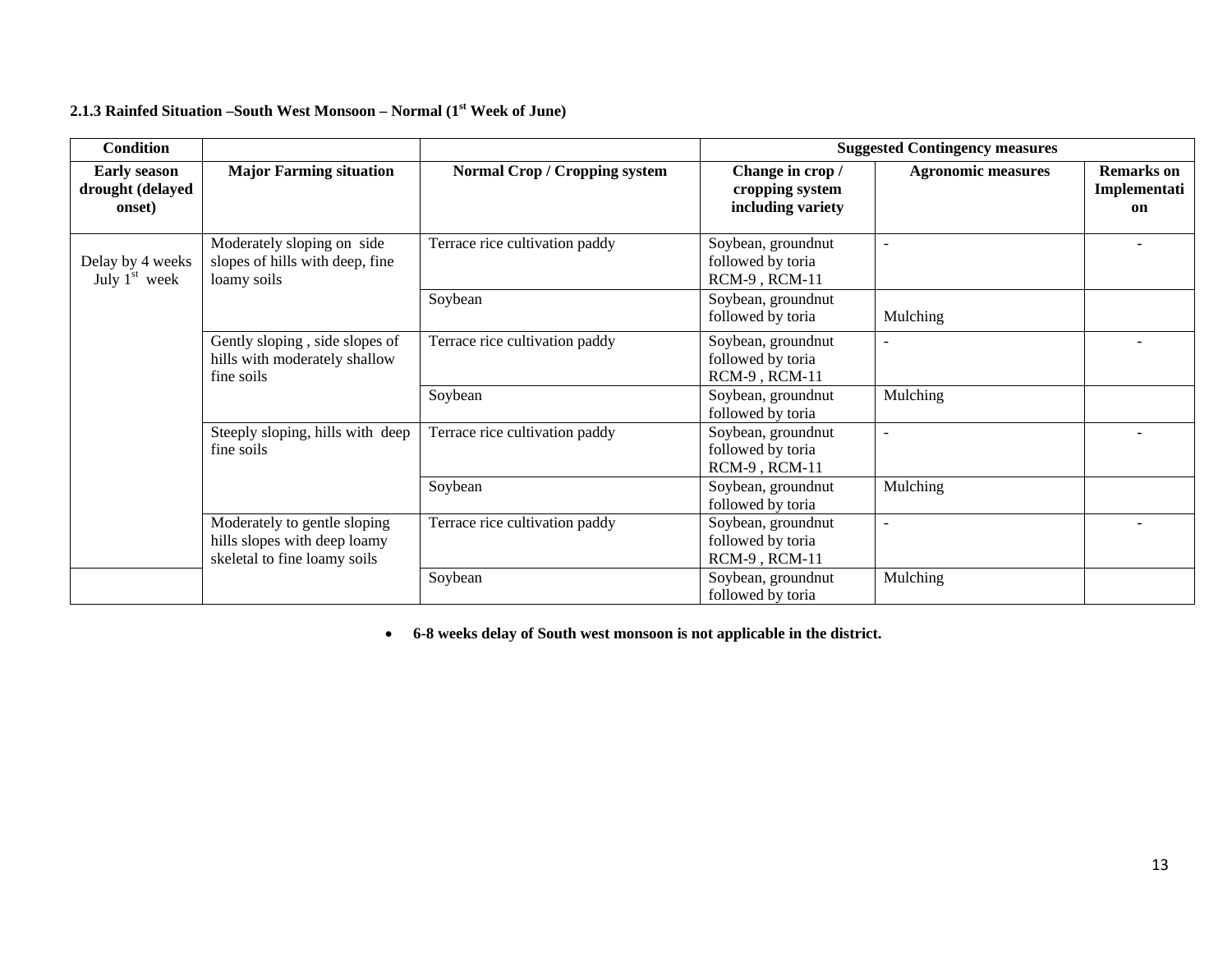#### **2.1.4 Monsoon- Normal**

| Condition                                                                                                          |                                                                                                    |                                 | <b>Suggested Contingency measures</b>                                                                                                    |                                                                                                                            |                                     |
|--------------------------------------------------------------------------------------------------------------------|----------------------------------------------------------------------------------------------------|---------------------------------|------------------------------------------------------------------------------------------------------------------------------------------|----------------------------------------------------------------------------------------------------------------------------|-------------------------------------|
| Early season drought<br>(Normal onset)                                                                             | <b>Major Farming</b><br>situation                                                                  | Normal Crop/<br>cropping system | Crop management                                                                                                                          | Soil nutrient & moisture<br>conservation measures                                                                          | <b>Remarks</b> on<br>Implementation |
|                                                                                                                    |                                                                                                    |                                 |                                                                                                                                          |                                                                                                                            |                                     |
| Normal onset followed<br>by 15-20 days dry spell<br>after sowing leading to<br>poor germination/crop<br>stand etc. | Moderately sloping<br>on side slopes of<br>hills with deep, fine<br>loamy soils                    | Kharif maize                    | i. If there is poor germination (Less than 30%)<br>resowing<br>ii. Gap filling<br>iii. life saving irrigation if possible<br>iv. Weeding | In situ moisture<br>conservation, mulching<br>with locally available bio<br>mass and life saving<br>irrigation if possible | Line dept.<br>schemes/RKVY          |
|                                                                                                                    |                                                                                                    | Ginger                          |                                                                                                                                          | Mulching                                                                                                                   |                                     |
|                                                                                                                    | Gently sloping,<br>side slopes of hills<br>with moderately<br>shallow fine soils                   | Jhum paddy                      | i. If there is poor germination (Less than 30%)<br>re-sowing<br>ii. Weeding                                                              | $\sim$                                                                                                                     |                                     |
|                                                                                                                    | Steeply sloping,<br>hills with deep fine<br>soils                                                  | Terrace rice cultivation        | No change                                                                                                                                | Transplanting of 30-35<br>Days old seedlings                                                                               |                                     |
|                                                                                                                    |                                                                                                    | Maize                           | i. If there is poor germination (Less than 30%)<br>re-sowing<br>ii. Gap filling<br>iii. Weeding                                          | In situ moisture<br>conservation, mulching<br>with locally available bio<br>mass                                           |                                     |
|                                                                                                                    |                                                                                                    | Ginger                          |                                                                                                                                          | Mulching                                                                                                                   |                                     |
|                                                                                                                    | Moderately to<br>gentle sloping hills<br>slopes with deep<br>loamy skeletal to<br>fine loamy soils | Jhum paddy                      | i. If there is poor germination (Less than 30%)<br>re-sowing<br>ii. Weeding                                                              |                                                                                                                            |                                     |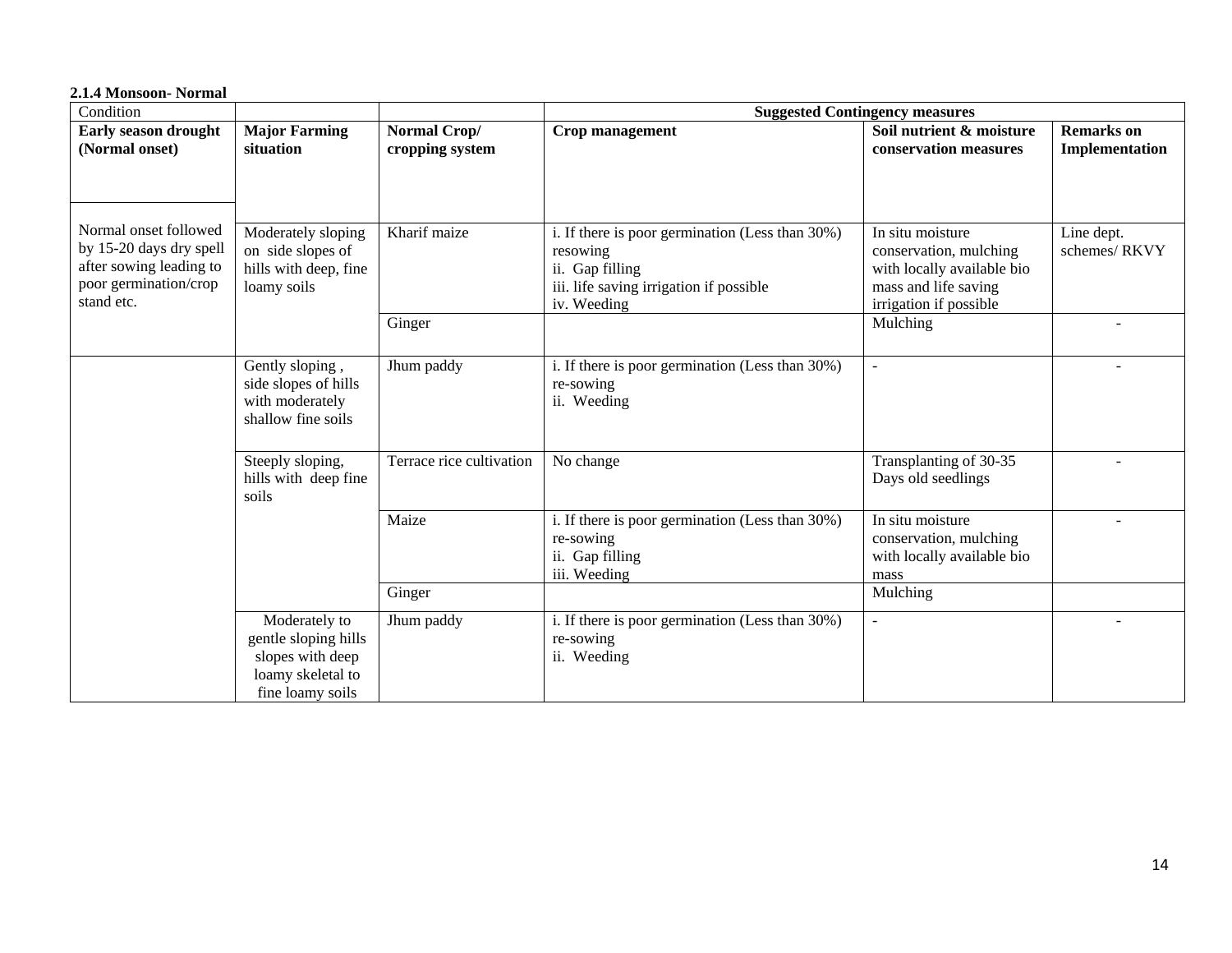| 2.1.5 Monsoon Normal                                                            |                                                                                                |                                          |                                                                                       |                                                                                                |                                     |
|---------------------------------------------------------------------------------|------------------------------------------------------------------------------------------------|------------------------------------------|---------------------------------------------------------------------------------------|------------------------------------------------------------------------------------------------|-------------------------------------|
| <b>Condition</b>                                                                |                                                                                                |                                          |                                                                                       | <b>Suggested Contingency measures</b>                                                          |                                     |
| Mid season drought (Long dry<br>spell consecutive 2 weeks rainless<br>long dry) | <b>Major Farming situation</b>                                                                 | <b>Normal</b><br>Crop/cropping<br>system | Crop management                                                                       | Soil nutrient & moisture<br>conservation measures                                              | <b>Remarks</b> on<br>Implementation |
| <b>Vegetative stage</b>                                                         | Moderately sloping on<br>side slopes of hills with<br>deep, fine loamy soils                   | Kharif maize                             | Weeding/<br>intercultural<br>operations etc.                                          | In situ moisture conservation, mulching<br>with locally available bio mass, and<br>earthing up | Line dept. schemes/<br><b>RKVY</b>  |
|                                                                                 |                                                                                                | Ginger*                                  | Weeding/<br>intercultural<br>operations etc.                                          | In situ moisture conservation, mulching<br>with locally available bio mass and<br>earthing up  |                                     |
|                                                                                 | Gently sloping, side<br>slopes of hills with                                                   | Terrace rice<br>cultivation paddy        | Foliar spray with 2<br>% urea and MOP                                                 |                                                                                                |                                     |
|                                                                                 | moderately shallow fine<br>soils                                                               | Ginger                                   | Weeding/<br>intercultural<br>operations etc.                                          | In situ moisture conservation, mulching<br>with locally available bio mass and<br>earthing up  |                                     |
|                                                                                 | Steeply sloping, hills with<br>deep fine soils fine soils                                      | Jhum paddy                               | Weeding<br>Foliar spray with 2<br>% urea and MOP                                      |                                                                                                | $\blacksquare$                      |
|                                                                                 |                                                                                                | Maize                                    | Weeding/<br>intercultural<br>operations etc.<br>Foliar spray with 2<br>% urea and MOP | In situ moisture conservation, mulching<br>with locally available bio mass and<br>earthing up  |                                     |
|                                                                                 | Moderately<br>${\rm to}$<br>gentle<br>sloping hills slopes with<br>deep loamy skeletal to fine | Jhum paddy                               | Weeding<br>Foliar spray with 2<br>% urea and MOP                                      |                                                                                                |                                     |
|                                                                                 | loamy soils                                                                                    | Maize                                    | Weeding/<br>intercultural<br>operations etc.<br>Foliar spray with 2<br>% urea and MOP | In situ moisture conservation, mulching<br>with locally available bio mass and<br>earthing up  |                                     |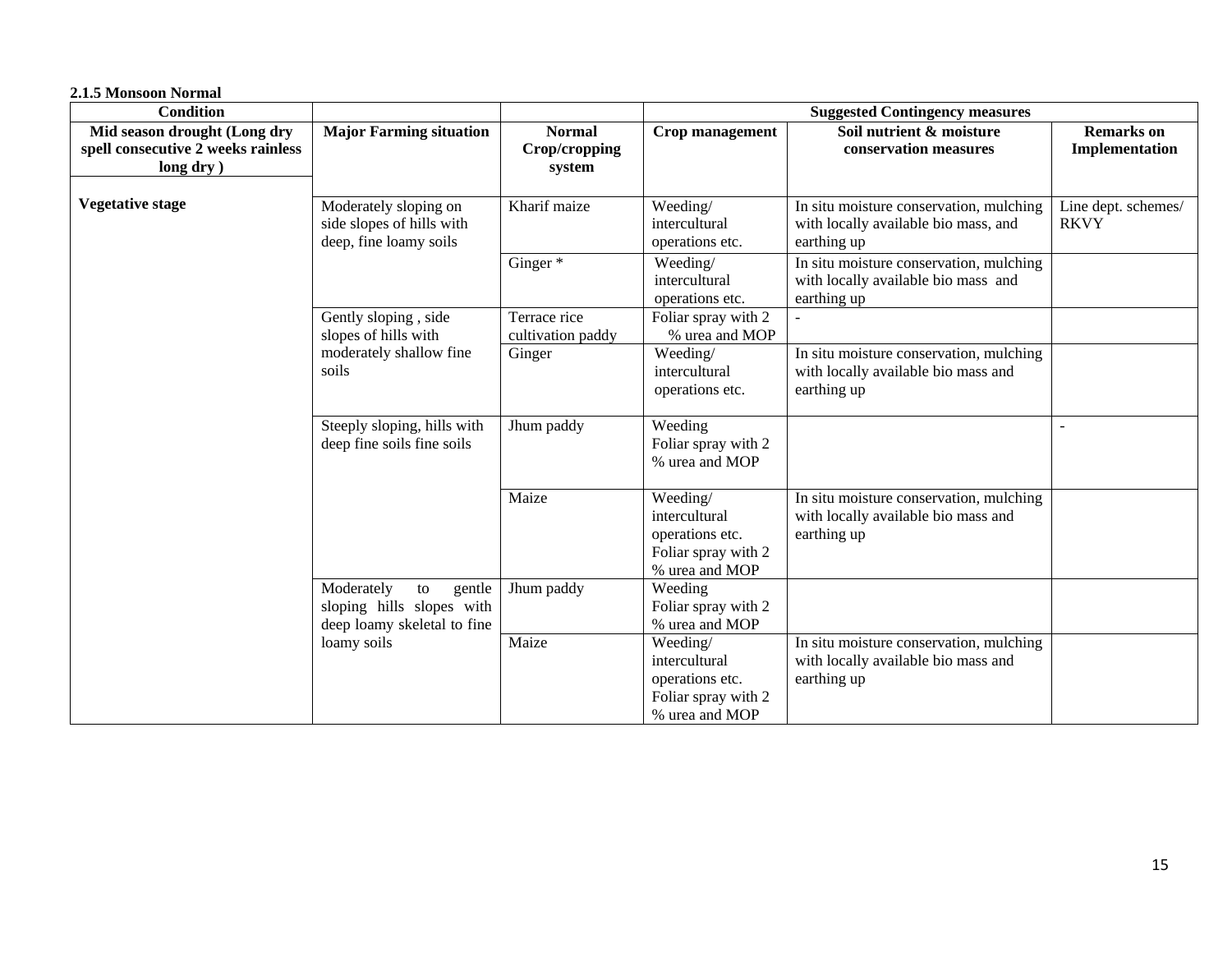#### **2.1.6 Monsoon Normal**

| <b>Condition</b>                                                                       |                                                                              |                                           | <b>Suggested Contingency measures</b>    |                                                                                                                                |                                     |  |
|----------------------------------------------------------------------------------------|------------------------------------------------------------------------------|-------------------------------------------|------------------------------------------|--------------------------------------------------------------------------------------------------------------------------------|-------------------------------------|--|
| Mid season<br>drought (Long dry<br>spell consecutive 2<br>weeks rainless<br>long dry ) | <b>Major Farming</b><br>situate ion                                          | <b>Normal Crop</b><br>/cropping<br>system | Crop management                          | Soil nutrient & moisture conservation<br>measures                                                                              | <b>Remarks</b> on<br>Implementation |  |
| At flowering /<br>fruiting stage                                                       | Moderately sloping on<br>side slopes of hills with<br>deep, fine loamy soils | Kharif, Maize,                            | Weeding/intercultural<br>operations etc. | In situ moisture conservation, mulching with<br>locally available bio mass, and earthing up,<br>provide life saving irrigation |                                     |  |
|                                                                                        |                                                                              | Ginger*                                   | Weeding/intercultural<br>operations etc. | In situ moisture conservation, mulching with<br>locally available bio mass and earthing up                                     |                                     |  |
|                                                                                        | Gently sloping, side<br>slopes of hills with<br>moderately shallow           | Terrace rice<br>cultivation<br>paddy      | Foliar spray with 2 % urea<br>and MOP    | $\sim$                                                                                                                         |                                     |  |
|                                                                                        | fine soils                                                                   | Ginger                                    | Weeding/intercultural<br>operations etc. | In situ moisture conservation, mulching with<br>locally available bio mass and earthing up                                     |                                     |  |
|                                                                                        | Steeply sloping, hills<br>with deep fine soils                               | Jhum paddy                                | Weeding                                  | $\blacksquare$                                                                                                                 |                                     |  |
|                                                                                        | fine soils                                                                   | Maize                                     | Weeding/intercultural<br>operations etc. | In situ moisture conservation, mulching with<br>locally available bio mass and earthing up                                     |                                     |  |
|                                                                                        | Moderately to gentle<br>sloping hills slopes                                 | Jhum paddy                                | Weeding                                  |                                                                                                                                |                                     |  |
|                                                                                        | with deep loamy<br>skeletal to fine loamy<br>soils                           | Maize                                     | Weeding/intercultural<br>operations etc. | In situ moisture conservation, mulching with<br>locally available bio mass and earthing up                                     |                                     |  |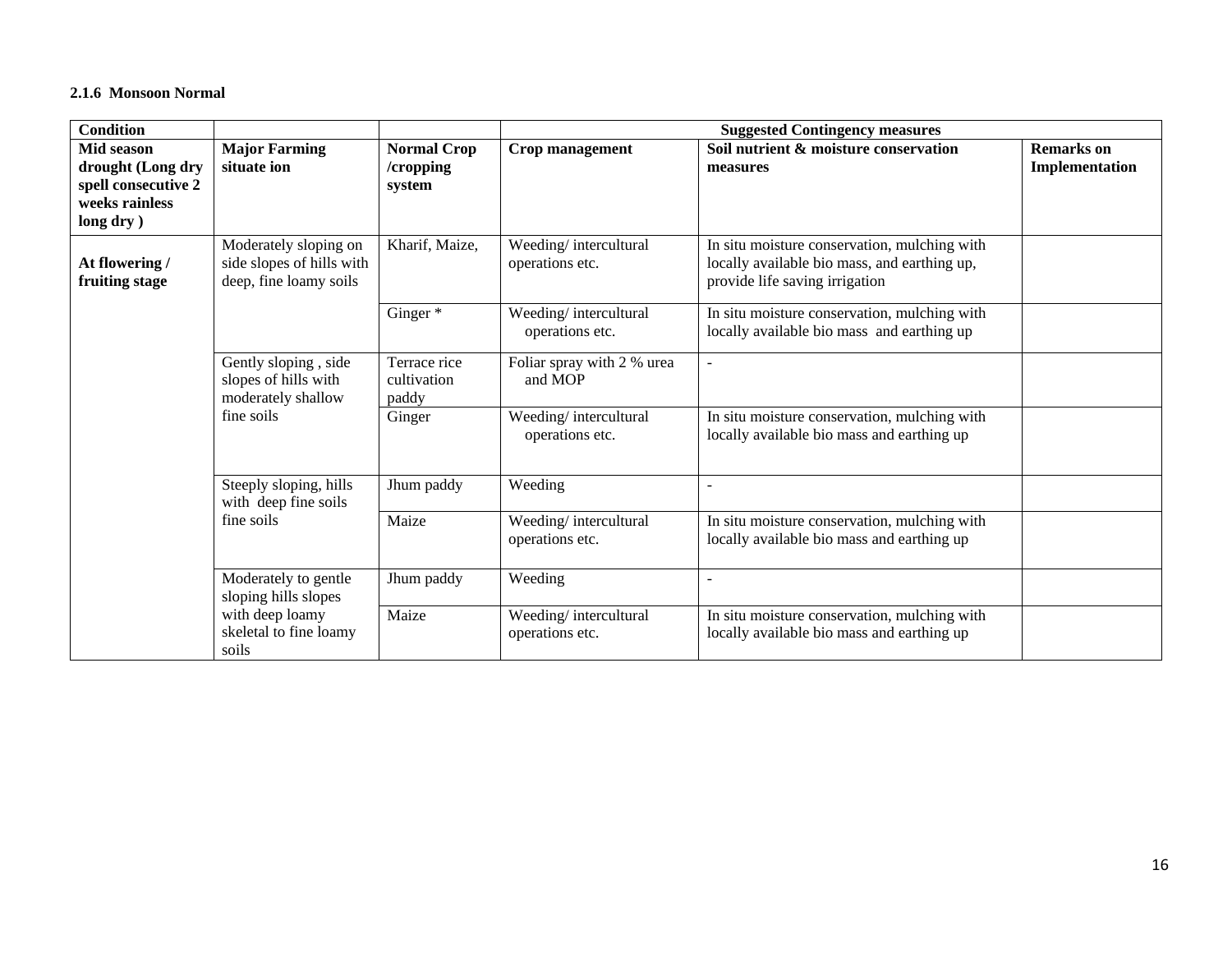## **2.1.7 Terminal drought**

| <b>Condition</b>                                            |                                                                                           |                                           | <b>Suggested Contingency measures</b>                                                                               |                                                                 |                                     |  |
|-------------------------------------------------------------|-------------------------------------------------------------------------------------------|-------------------------------------------|---------------------------------------------------------------------------------------------------------------------|-----------------------------------------------------------------|-------------------------------------|--|
| <b>Terminal drought</b><br>(Early withdrawal<br>of monsoon) | <b>Major Farming</b><br>situation <sup>a</sup>                                            | <b>Normal Crop</b><br>/cropping<br>system | Crop management                                                                                                     | Soil nutrient & moisture conservation<br>measures               | <b>Remarks</b> on<br>Implementation |  |
|                                                             | Moderately sloping on<br>side slopes of hills with<br>deep, fine loamy soils              | Kharif, Maize,                            | Mulching<br>Life saving irrigation if<br>possible<br>If grain filling is<br>severely affected harvest<br>for fodder | Land preparation for early rabi sowing of linseed,<br>toria/pea |                                     |  |
|                                                             |                                                                                           | Ginger $\overline{\ast}$                  | Mulching<br>Harvest at physiological<br>maturity                                                                    | $\sim$                                                          |                                     |  |
|                                                             | Gently sloping, side<br>slopes of hills with<br>moderately shallow<br>fine soils          | Terrace rice<br>cultivation<br>paddy      | If grain filling is<br>severely affected harvest<br>for fodder                                                      | Land preparation for early rabi sowing of linseed,<br>toria/pea |                                     |  |
|                                                             |                                                                                           | Ginger                                    | Mulching<br>Harvest at physiological<br>maturity                                                                    | $\sim$                                                          |                                     |  |
|                                                             | Steeply sloping, hills<br>with deep fine soils<br>fine soils                              | Jhum paddy                                | If grain filling is<br>severely affected harvest<br>for fodder                                                      | Land preparation for early rabi sowing of linseed,<br>toria/pea |                                     |  |
|                                                             |                                                                                           | Maize                                     | Mulching and<br>Life saving irrigation if<br>possible<br>Harvest at physiological<br>maturity                       | $\sim$                                                          |                                     |  |
|                                                             | Moderately to gentle<br>sloping hills slopes<br>with deep loamy<br>skeletal to fine loamy | Jhum paddy                                | If grain filling is<br>severely affected harvest<br>for fodder                                                      | Land preparation for early rabi sowing of linseed,<br>toria/pea |                                     |  |
|                                                             | soils                                                                                     | Maize                                     | Mulching and<br>Life saving irrigation if<br>possible<br>Harvest at physiological<br>maturity                       | $\overline{a}$                                                  |                                     |  |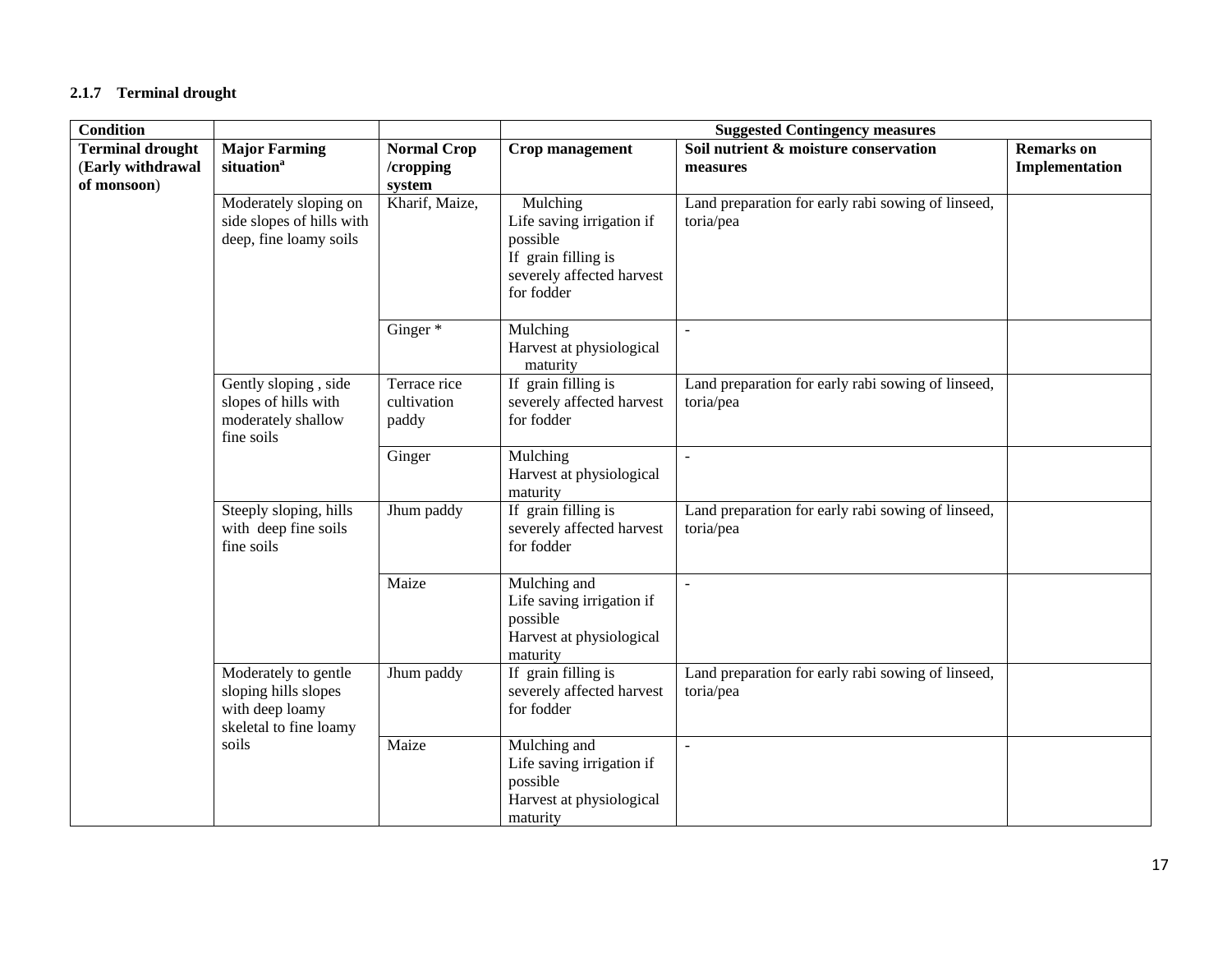## **2.2 Unusual rains (untimely, unseasonal etc) (for both rainfed and irrigated situations) NA**

## **2.3 Floods: Not Applicable**

### **2.4 Extreme events- Hailstorm**

| <b>Extreme event type</b> | Suggested contingency measure <sup>r</sup> |                                                       |                           |                            |
|---------------------------|--------------------------------------------|-------------------------------------------------------|---------------------------|----------------------------|
|                           | Seedling / nursery stage                   | <b>Vegetative stage</b>                               | <b>Reproductive stage</b> | At harvest                 |
| Hailstorm                 |                                            |                                                       |                           |                            |
| Tomato                    | <b>NA</b>                                  | NA                                                    | NA                        | Harvest and value addition |
| Pineapple                 | NA                                         | NA                                                    | NA                        | Harvest and value addition |
| Cucurbits                 | NA                                         | Remove the affected plants and<br>top dress with urea | <b>NA</b>                 | NA                         |
|                           |                                            |                                                       |                           |                            |

\* Other extreme events are not applicable in this district

#### **Contingent strategies for Livestock, Poultry & Fisheries 2.5.1 Livestock**

|                               | <b>Suggested contingency measures</b>          |                                                      |                          |
|-------------------------------|------------------------------------------------|------------------------------------------------------|--------------------------|
|                               | <b>Before the event</b>                        | During the event                                     | After the event          |
| Drought/                      |                                                |                                                      |                          |
| Lean period (Oct-March)       |                                                |                                                      |                          |
| Feed and fodder availability  |                                                | Utilizing fodder from perennial trees and            | Use of non conventional  |
|                               | Encourage perennial fodder on bunds and waste  | Fodder bank reserves                                 | fodders.                 |
|                               | land on community basis                        | Transporting excess fodder from adjoining districts  | Use of feed mixtures and |
|                               | Establishing fodder banks, encouraging hedge   | Use of non conventional fodders.                     | feed blocks Availing     |
|                               | row species for fodder crops                   | Use of feed mixtures and feed blocks Culling         | Insurance                |
|                               |                                                | unproductive livestock                               |                          |
| Drinking water                | Roof top water harvesting, Preserving water in | Judicious use of water, Using preserved water in the | Maintenance/cleaning of  |
|                               | the tank for drinking purpose.                 | tanks for drinking purpose, recycling of household   | community reservoirs/    |
|                               |                                                | used water. Chlorination of water.                   | village ponds            |
| Health and disease management | Insurance, Veterinary preparedness with        | Conducting mass animal Health Camps and treating     | Culling sick animals and |
|                               | medicines and vaccines, organizing vaccination | the affected one, mineral supplementation.           | mineral supplementation  |
|                               | camps and mineral supplementation              |                                                      |                          |
| <b>Floods</b>                 | Not applicable                                 |                                                      |                          |
| Feed and fodder availability  |                                                |                                                      |                          |
| Drinking water                |                                                |                                                      |                          |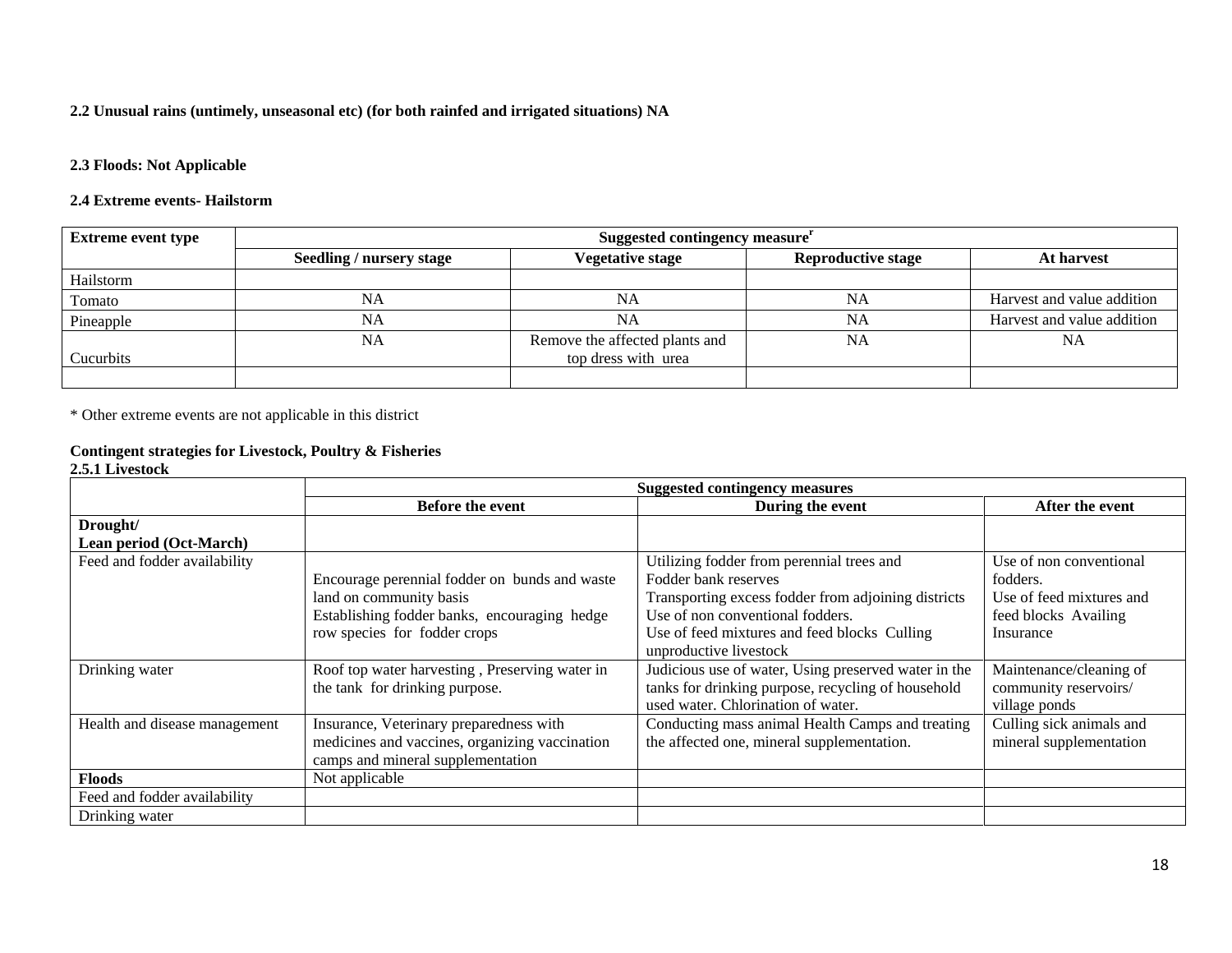| Health and disease management  |                |  |
|--------------------------------|----------------|--|
| Cyclone                        | Not applicable |  |
| Feed and fodder availability   |                |  |
| Drinking water                 |                |  |
| Health and disease management  |                |  |
| Heat wave and cold wave        | Not applicable |  |
| Shelter/environment management |                |  |
| Health and disease management  |                |  |
|                                |                |  |

<sup>s</sup> based on forewarning wherever available

## **2.5.2 Poultry**

|                               | <b>Suggested contingency measures</b>     |                             |                         | <b>Convergence/linkages with</b> |
|-------------------------------|-------------------------------------------|-----------------------------|-------------------------|----------------------------------|
|                               | <b>Before the event</b>                   | During the event            | After the event         | ongoing programs, if any         |
| Drought                       |                                           |                             |                         |                                  |
| Shortage of feed ingredients  | Procurement and storage of feed           | Utilizing from feed reserve | Nutritional             |                                  |
|                               | ingredients,                              | banks, nutritional          | supplementation to      |                                  |
|                               | Establishing feed reserve Bank            | supplementation to poultry  | poultry                 |                                  |
| Drinking water                | Arrangement for drinking water, Roof top  | Judicious use of water,     | Supplementation of Vit. |                                  |
|                               | water harvesting, Preserving water in the | providing B-complex and     | B-complex to be         |                                  |
|                               | tank for drinking purpose                 | Vit.C in water              | continued.              |                                  |
| Health and disease management | Insurance and Emergency                   | Sanitation and Hygiene      | Culling affected birds, |                                  |
|                               | Veterinary preparedness with medicines    |                             | Mass vaccination        |                                  |
|                               | and vaccination to birds                  |                             |                         |                                  |
| Floods                        | Not applicable                            |                             |                         |                                  |
| Cyclone                       | Not applicable                            |                             |                         |                                  |
| Heat wave and cold wave       | Not applicable                            |                             |                         |                                  |
|                               |                                           |                             |                         |                                  |

<sup>a</sup> based on forewarning wherever available